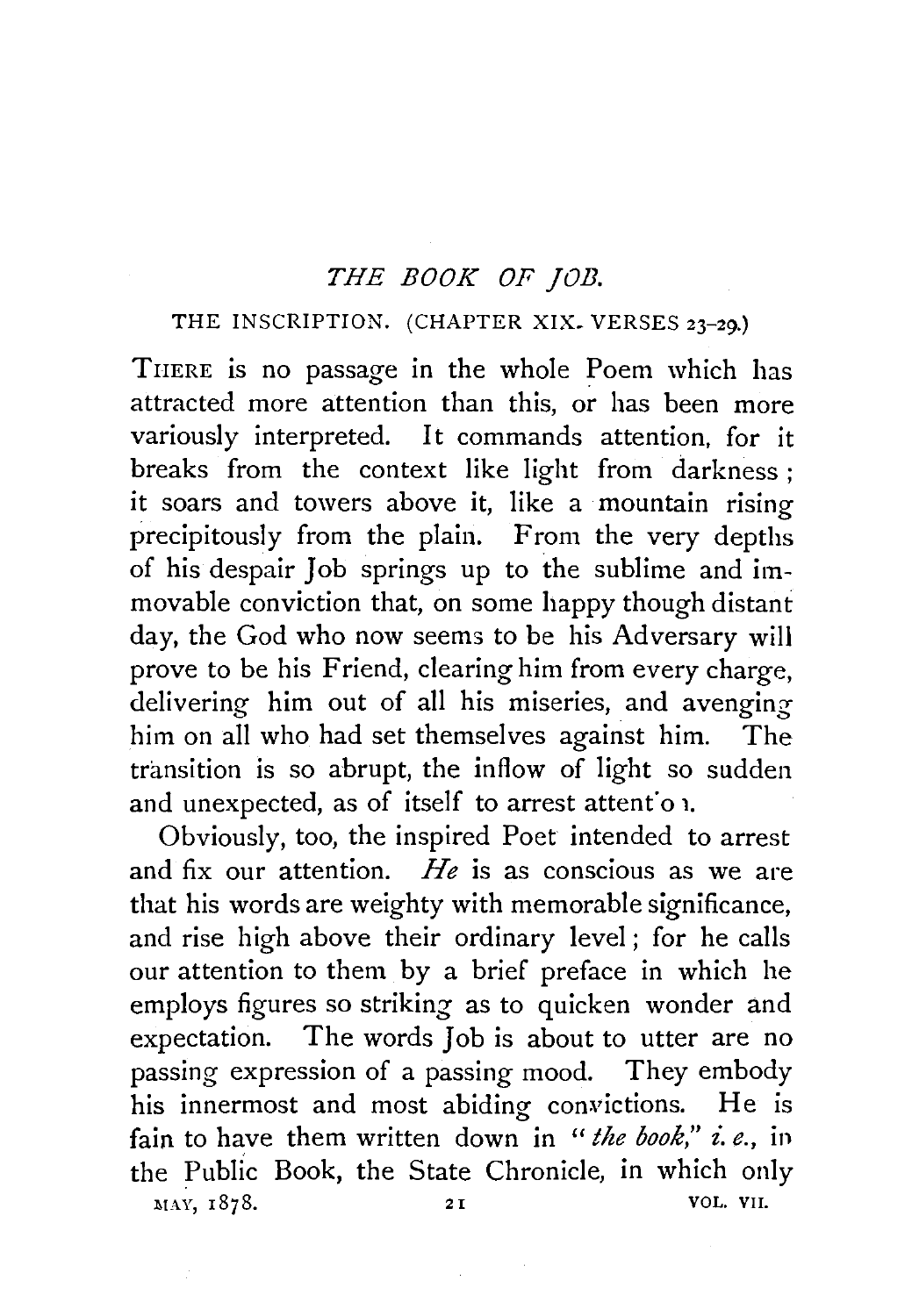the most illustrious acts and sayings were preserved for the instruction of after ages. Nay, so weighty are they with meaning, and so convinced is he of their truth and value, he would even have them cut with an iron stylus, or chisel, deep into the face of some great rock, and the letters thus hewn into the stone filled up with lead, that they may withstand the devouring tooth of Time, and speak of him, and for him, for ever. Words so introduced must be of the gravest moment. Why should they be inscribed in the golden Book of State, why engraved in monumental characters on the eternal Rock, if he did not hold them to be of transcendent and immortal worth?

For many reasons this Inscription demands and requires special and searching examination. The Poet himself has a high sense of its value. We cannot so much as glance over it without becoming aware that it enshrines truths .which are of the utmost moment to us and to all men. In the Original, moreover, it is couched in the brief compressed phrases, with heavy pauses. between the phrases, proper to a monumental record ; so that it is often difficult to catch the exact shade of thought in it, and the connecting links, or the transitions, from one thought to another ; *so* difficult that almost every phrase has been differently read by different commentators, and grave diversities of opinion still obtain even on the main sense, the ruling interpretation, of the whole passage. We must, therefore, devote special attention to it;  $(1)$  seeking to define, by an accurate exegesis, the meaning of every separate word and clause; and then (2) selecting that interpretation of the passage as a whole to which the meaning of its several parts most clearly points.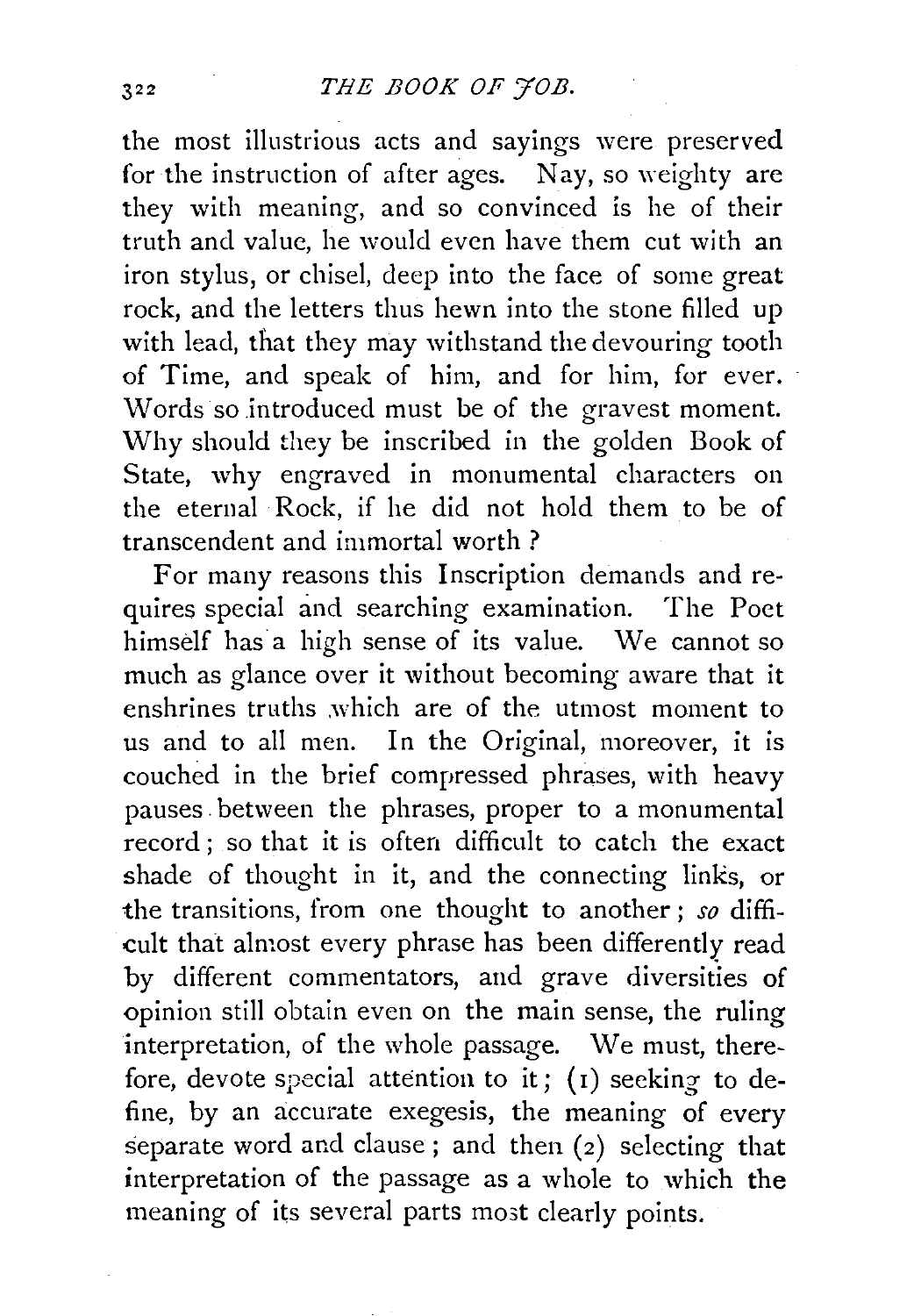But, ev en before we commence our examination of it, we must try to fit this passage into the main drift and argument of the Chapter. In so far, then, as the passage is polemical, part of Job's reply to Bildad, it connects itself with it thus. Bildad had threatened him (Chap. xviii.  $17-20$ ) that his name and memory should perish; that posterity would either utterly forget him, or remember only to condemn him with horror and amazement. Job now makes a solemn and formal appeal to posterity. So far from forgetting or condemning him, he is sure that subsequent generations will remember the story of his faith and patience, and "the end of the Lord'' concerning him, with sympathy and admiration : he is sure that he has at least one thing to say which the world will never let die, one bequest to make which cannot fail to bear his name honourably down the stream of time. This treasure is the truth, the fact, of a life beyond the grave, a *retributive* life, in which every man will receive the due reward of his deeds far more fully and exactly than in this present life.

Now great moral truths are never discovered by nations or races, but by individual men. And yet even the wisest and most forward-locking men but rarely discover a truth much in advance of the thoughts and ycarnings of their own race, in their own generation. As a rule the new truth is in the air of the time; many have some dim consciousness or presentiment of it, and are groping after it, if haply they may find it. And at last one man, one happy man, prepared for the achievement by the peculiar bent of his nature, or gifted with the vision and the faculty divine, or driven onward by peculiar personal experiences into untrodden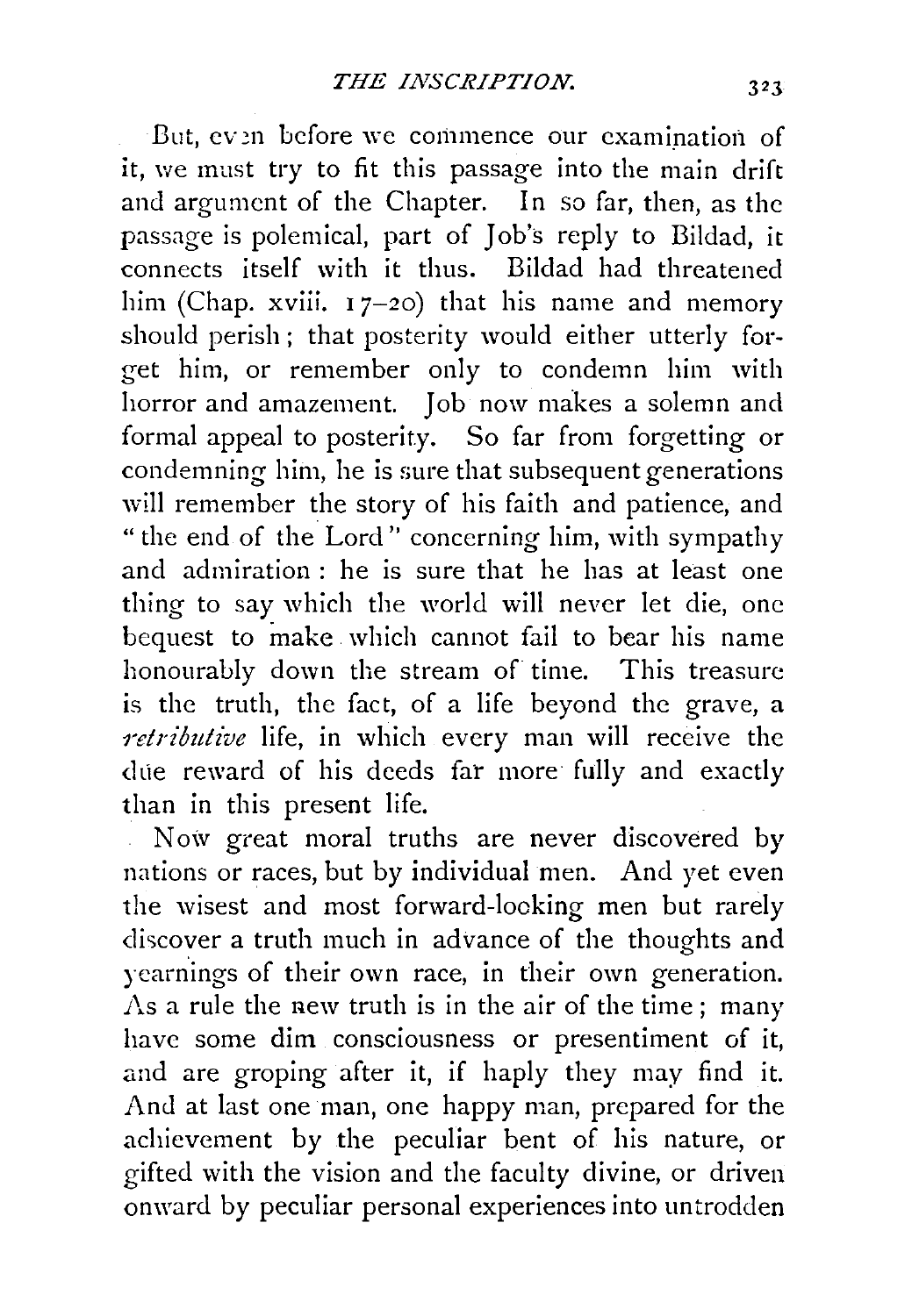regions of thought, grasps the preser.t and widelydiffused but evasive truth, and compels it into a definite and permanent form. Of this common process of discovery we probably have an illustration in the case of Job. There are many indications that, both in the patriarchal age, *i.e.*, the time of Job himself, and in the Solomonic age, *i.e.*, the time of the Poet to whom we owe this *divina commedia,* the thought of a better and more enduring life, a strictly *moral* life, hidden from men by the darkness of death, was in the atmosphere; that the best and highest minds were reaching after it and yearning for it. And in Job this general thought took form, this common yearning rose to articulate expression, this wide-spread hope became a living and vitalizing faith. His personal experience, the wrongs and calamities he endured, the doubts and conflicts these miseries bred in his heart, prepared and qualified him to become the interpreter of the general heart of his time, to discover the truth which alone could satisfy it. It was simply impossible for him, since he believed the great Ruler of men to be just and unchangeable, to conclude that the God whom he had done nothing to offend was really hostile to him, though He seemed hostile, or that He would always continue to *seem*  hostile to him, never acknowledging his integrity. And as he had lost all hope of being redeemed and vindicated in this life, as therefore he could no longer admit the present to be a strictly retributive life, he was compelled to look for, till he discovered, a retributive life beyond "the bourn." Fading out of this world, he looks for, and finds, a juster and a better world to come. *This* I believe to be the root of the whole matter, simple as it sounds; *this* the line along which Job's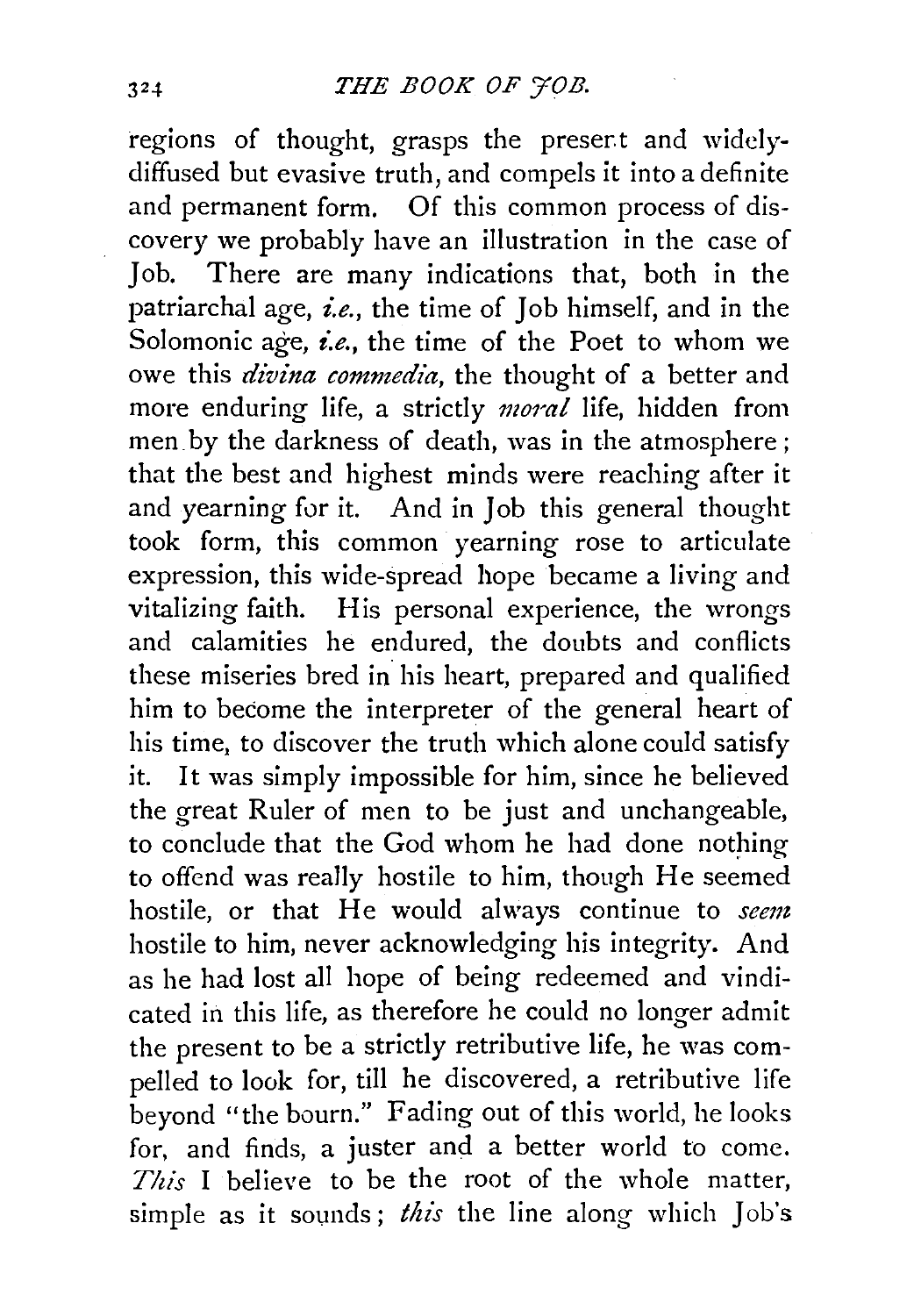thoughts travelled, or flew, to the lofty conclusion he reached ; *this* the spring of living water that threw up the beautiful fountain of hope which still attracts our eyes.

I. Bearing the origin of Job's hope in mind we shall the better understand the Inscription in which it is most clearly and strongly expressed. This Inscription is introduced by a brief Preface, *Verses* 23, 24. Whatever may become of his other words-some of which he elsewhere admits were "windy words," and therefore might well be left to be blown away by the wind,-he wants the words he is about to utter to remain. They express his deepest, his unalterable, convictions. His previous Speeches reflect all the fluctuating and uncertain moods and emotions of his soul, $$ his doubts and fears, his cravings and aspirations, his indignation against God and man : but now he is going to say only what he is *sure of*, what he *knows*. And, therefore, he wishes his words to be written down in *the book,* a book formed of skins or parchments, as the etymology of the Hebrew word denotes; he would have them enshrined in the most permanent form of ancient literature, in the public records in which only the most memorable words and deeds were inscribed (Schultens, in  $loco$ ).<sup>1</sup> Nay, more, he is conscious of such a worth in his words that even parchment is not durable enough for him, nor are the public chronicles guarded with sufficient care. He would fain have them *cut deep in the rock*, raised above all the accidents of time,

' Althcugh, on the authority of Schultens, I have assumed the existence of a public record, or state-book, in which memorable events were inscribed, I am bound to add that many of our best scholars deny that we have any proof of the existence of such a book or record among the Arab races of the time of Job, or even of the time of the Poet to whom we arc indebted for this great drama.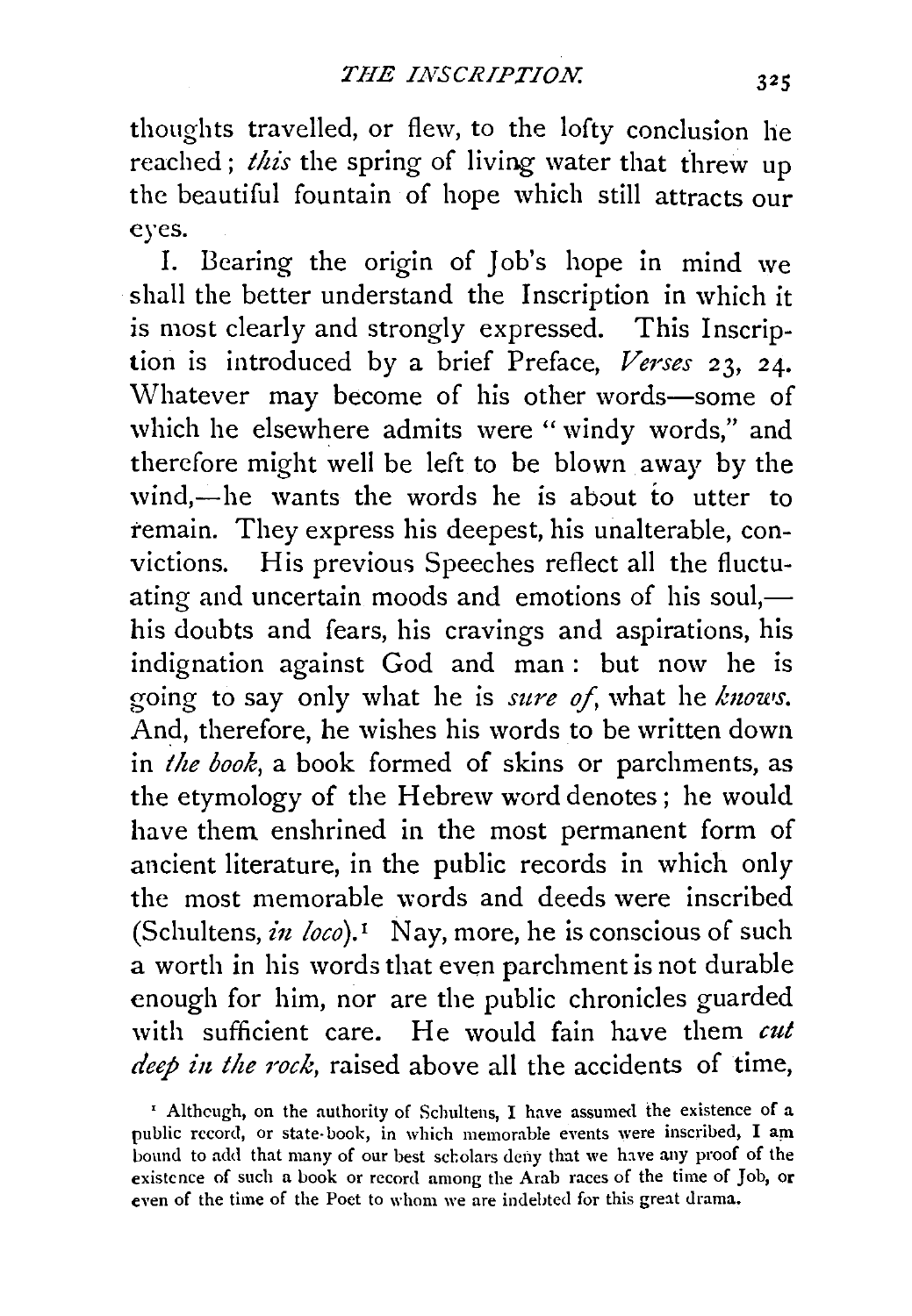that they may speak with an eternal tongue to the fugitive generations of men. And, in very deed, his wish has been more than fulfilled; for, as St. Chrysostom, commenting on these Verses, finely says : "Job's words have not been written down with an iron stylus, as he desired, but far more durably. Had they been written as he wished; time would have obliterated them : but they have been inscribed in the imperishable records of Holy Scripture. They are graven on the rock of God's Word, and there they are still read, and minister comfort to all generations."

But all this is only preface. The Inscription itself is contained in Verses  $25-27$ . In the Hebrew it is written throughout in the true monumental, or lapidary, style, the style appropriate to words which were to be so laboriously hewn and engraved. The thought is crushed into the fewest possible phrases, the phrases into the fewest possible words ; and, as might be expected in so memorable a sentence, a sentence designed to quicken thought and hope in many generations, at least some of the words are capable of a double sense, and the full intention of the whole is not to be arrived at save with labour and pains. Let us take it word by word.

*Verse* 25.-I **know.** The Hebrew verb denotes absolute perception, absolute cognition, absolute certainty of knowledge. It is no mere guess, speculation, yearning that we are to hear from him, but that of which he is intimately persuaded, profoundly and unalterably convinced *;* the very best and surest thing he has to tell us.

**My redeemer,** literally" *my* **Goel."** This *Goel* is a name for the next of kin, who, among the Hebrews and

326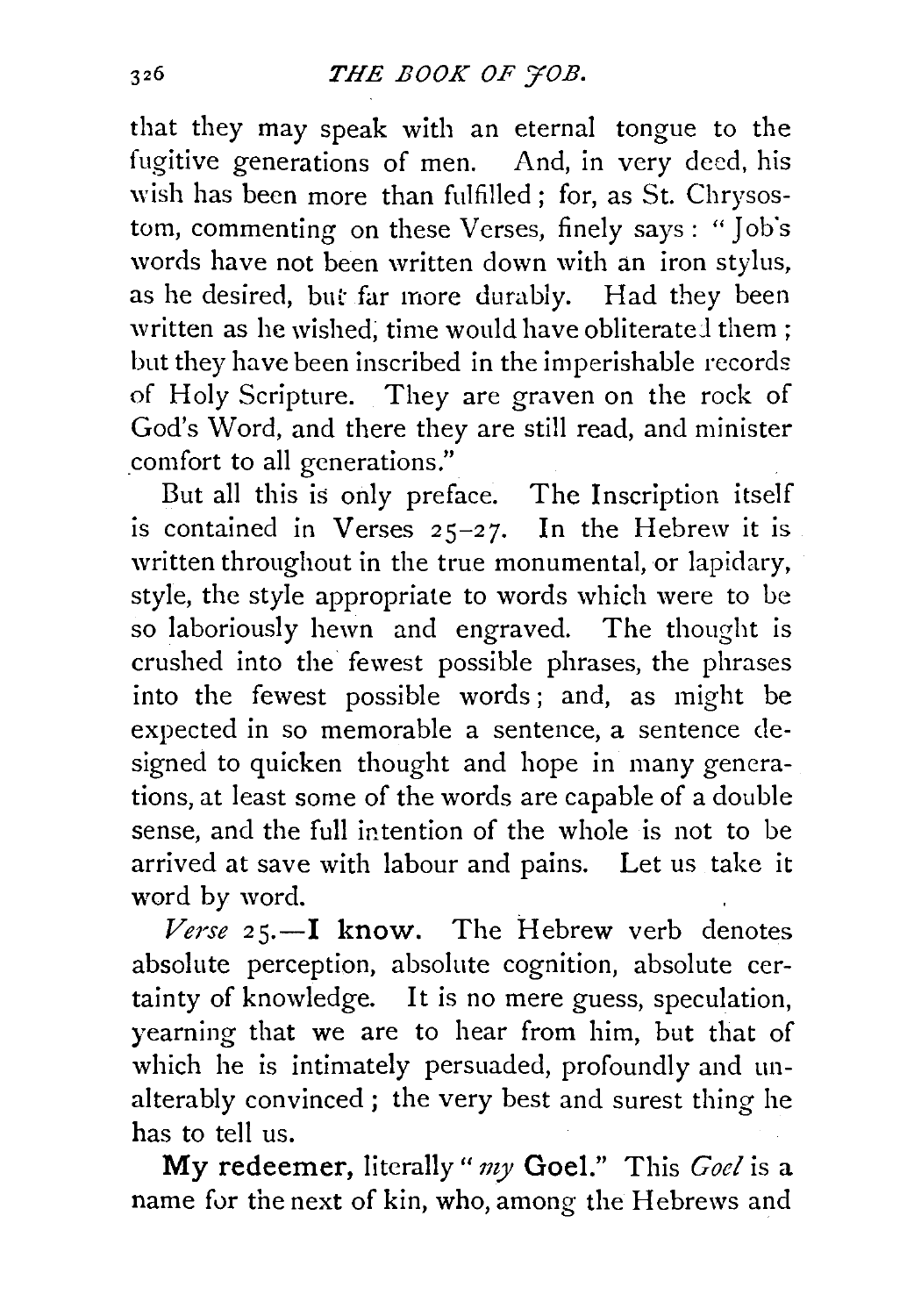Arabs, was bound to redeem a kinsman who had fallen into debt or bondage, and to avenge his blood if he had been slain in a *vendetta*, in a family or clan quarrel. Job's choice of this remarkable and most expressive word may have been in part determined by a thought he had already expressed in Chapter xvi. 18, where, as we have seen, while formally appealing to the earth not to hide his innocent blood, he really appeals to the very God who had shed his blood to avenge it, to avow and establish his innocence. But we cannot here take the word at less than its full worth, as including the Redeemer as well as the Avenger. Though he now lies crushed and abandoned on the earth, Job is sure that his Goel will interpose, both to rescue him from his bondage to loss and pain, calumny and death, and to avenge him on those who, while professing to be his friends, are nevertheless his " adversaries without cause." And assuredly, Job had no mere man, or kinsman, in his thoughts. Men, even the best and most beloved, had utterly failed him, and revolted from him, deeming him to be accursed. Were they who added to his pains the most exquisite torture of all, stretching him on the rack of their pious suspicions and censures. at all likely to confront even men on his behalf? How much less, then, were they likely to confront the Almighty Himself? His Goel could only be the God whom he had already besought to decide for a man against Himself, of whose eternal justice he was so. fully persuaded as to believe that He would raise and vindicate the very man whom He Himself had smitten to the earth. This point—an important one—is put beyond all doubt by the first clause of the next Verse, from which we learn both that Job expected to *see* this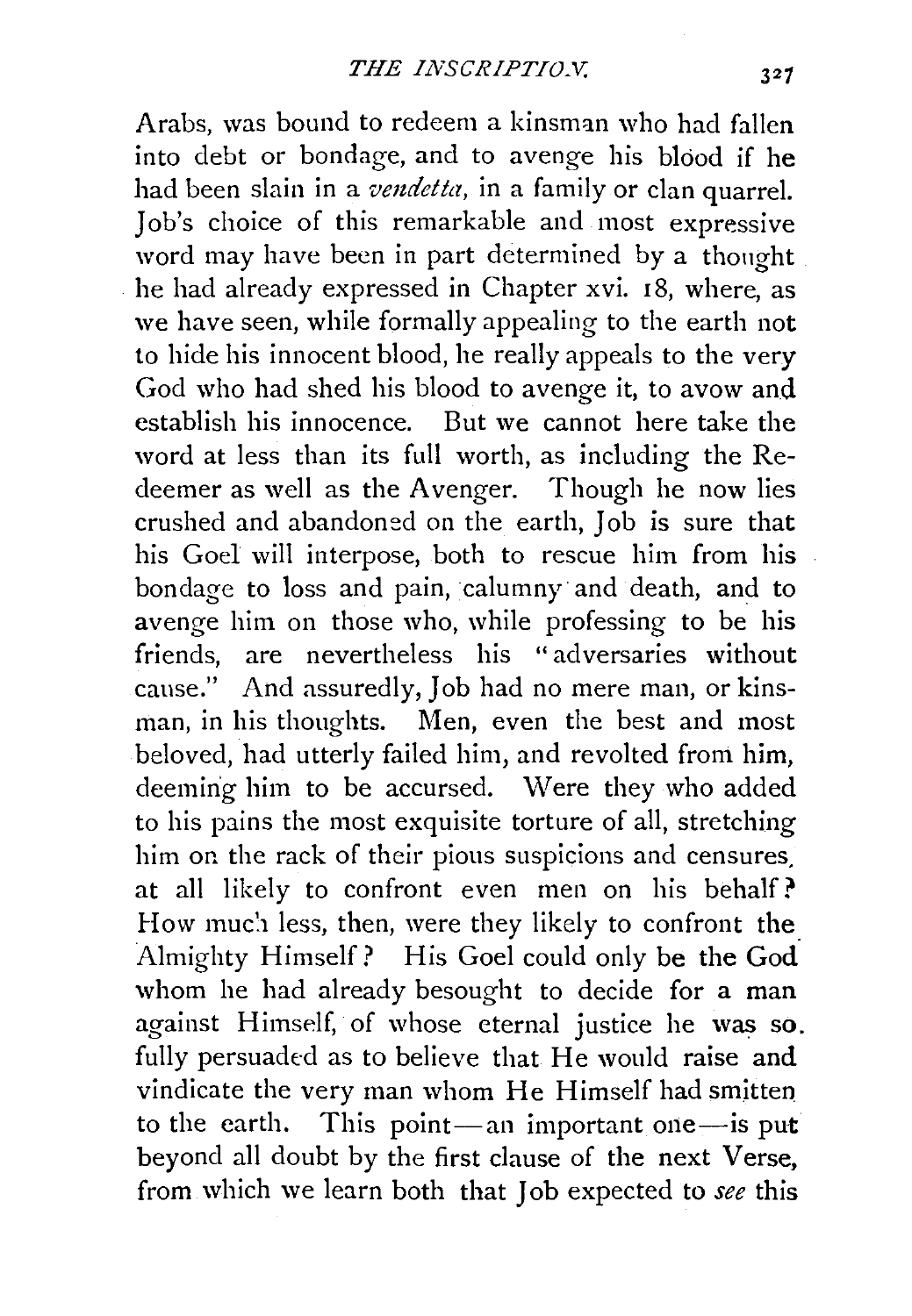Goel, and *to find God* in Him-"from my flesh shall I see *God."* 

This Goel liveth. He has not to come into being; He exists. So much at least the verb implies, even if it does not imply, as some contend, that Job's Redeemer and Avenger, because He has life in Himself, always has Jived and always will live. Probably the tacit antithesis in the Poet's mind was simply this: " I die, but my Goel does not; he lives."

And he shall stand; or, more literally, "*he shall rise up*" - "*rise up*," even after Job has " gone down" into Hades and the grave; rise up, as the word hints, like a conqueror, a redeemer, a redeemer being always a conqueror: for how should he deliver the captive save by subduing his captor ? There will be a victorious apparition, manifestation, epiphany of the Goel, who is even now already resenting the wrongs of his kinsman and arming Himself for his deliverance.

At last. The original word is ambiguous, and may be taken substantively or adverbially. Many scholars take it in the first way, and render it by *ein Nachmann*, a Survivor. They understand Job to mean that this *Goel,* who *lives* and is to appear for him, is absolutely "the Last One," that He is to survive all men, that He remains unchanged through all the sorrowful and obscuring changes of time; that, as "the Last One," He has power and right to pronounce the final word of every controversy; that, as "the Survivor" of Job, He is bound to vindicate and avenge him. But, though in itself the word be ambiguous, the common Hebrew usage of it demands, I think, that it should be taken adverbially, that we should render it by *"at last."*  Purposely or necessarily, because he did not know or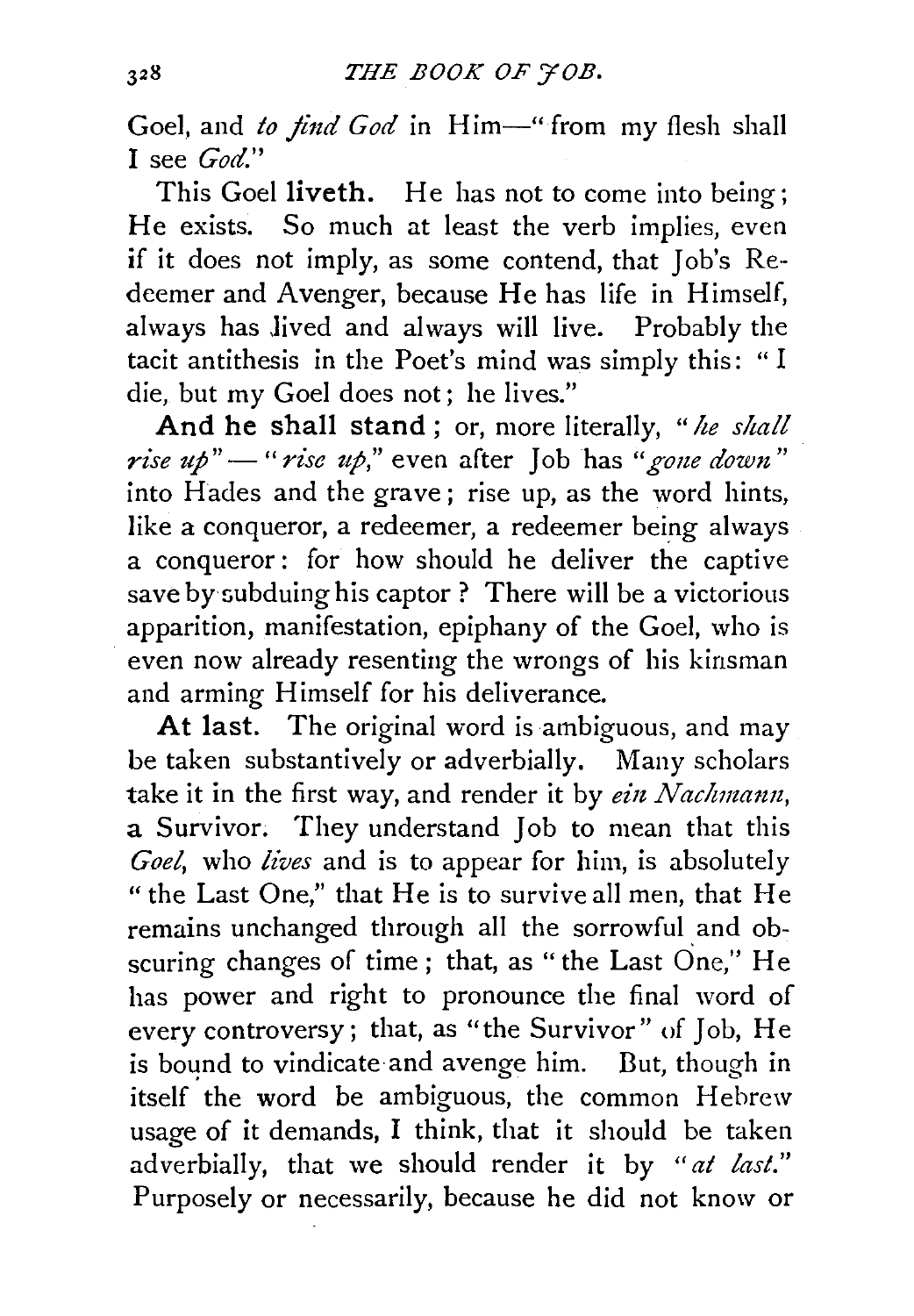did not wish to say *when* his deliverance should come, Job leaves the time of it indefinite. He simply throws it forward far into the future, to some distant date unknown or undetermined.

Over this dust. " *Upon the earth"* is the rendering of our Authorized Version, and is perhaps as good and probable a rendering as that given in the text, although many recent Commentators give the preference to the former. Here, again, however, we have an ambiguous phrase, capable of more than one sense. It is not only that we may choose between " over my dust" and " upon the earth ; " but even if we prefer the former, are we to take it literally? Could Job have meant that the victorious apparition of the Goel was to take place over his tomb? In all probability he was as ignorant of *the scme* of his deliverance as of *the time* and *the manner* of it; and had he been called upon to give it a local habitation and a name, would have placed it, as we shall see, in Hades, the unseen world beyond the grave, of which he knew so little. It is better, therefore, to take this phrase metaphorically, and to understand it as equivalent to *"after my death."* 

A German scholar (Oetinger) summarizes the Verse thus: " I know that He (the Goel) will at last come, place Himself over the dust in which I have mouldered away, pronounce my cause just, and place the crown of victory on my head." But, without adding anything to the sense of the words, I believe we may venture to draw out and expand his summary, that we may, indeed, more adequately summarize the contents of the Verse thus : "I, for my part, know-though I know not *how* I know-and am sure, that my Goel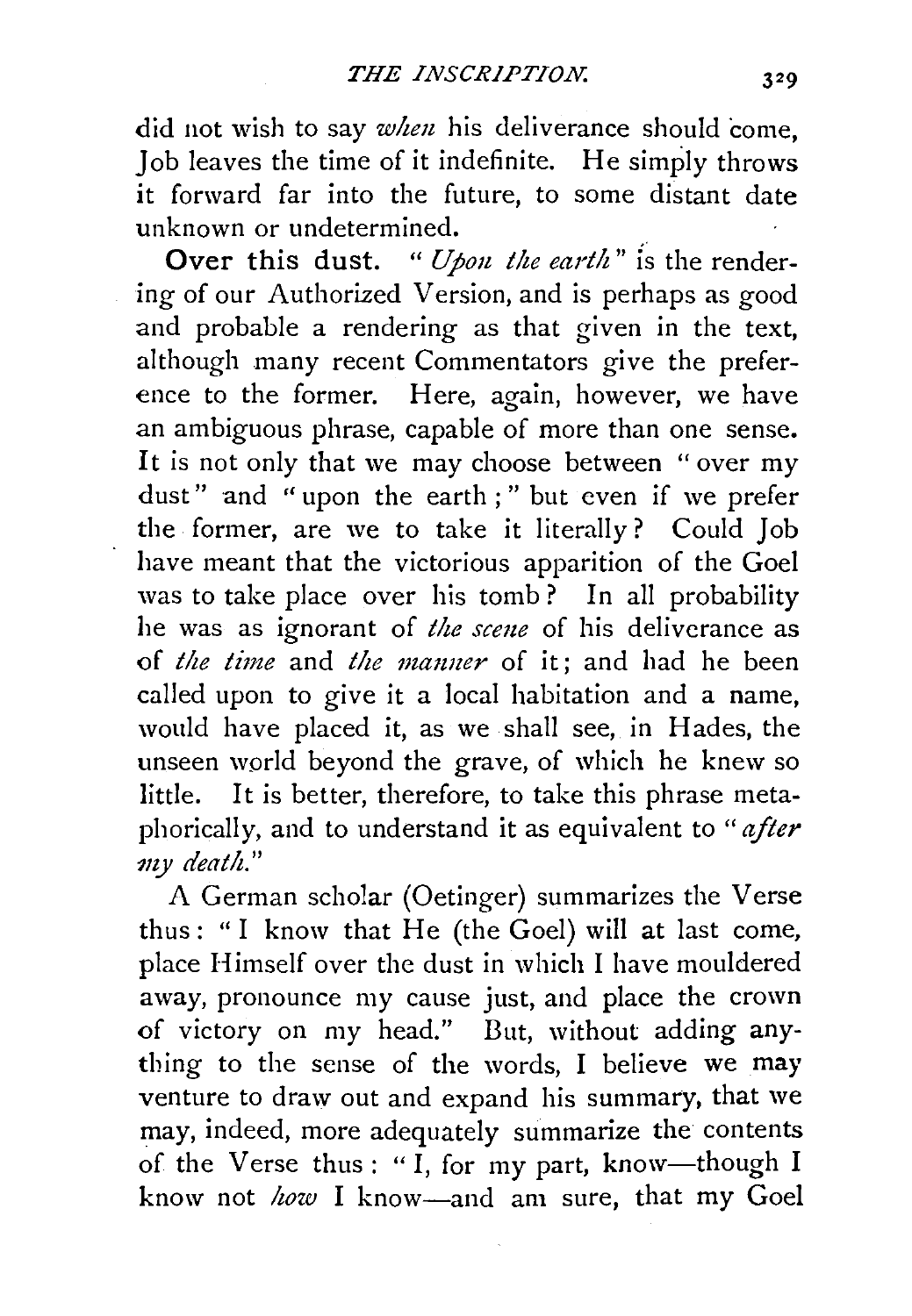already exists, and is preparing to take up my cause; that God Himself will be my Goel, that *He* will do a kinsman's part by me, both redeeming me from my miseries and wrongs and avenging me on those who have inflicted them upon me. *When* He will come I know not, nor what will be the scene and theatre of his interposition; but this I know, that at last-far off  $-$ long after I have sunk into the tomb, He will appear for me, clad in robes of victory and of judgment."

Verse 26.-And after my body: literally, "after *my skin.*" Possibly the word "skin" is here used for "body," because Job had just complained (Verse 20) that nothing was left of his body but skin and bone, that he had escaped only with the skin of his teeth: Possibly, as my friend Dr. Morison suggests  $-$  for the construction of the whole phrase is very rude and primitive-he may mean "when that which is *within* my skin," now dropping from me, has been destroyed. But however we account for the word or take the phrase, there can hardly be a doubt he means to say that the process of disease, which has already worked such strange and dreadful havoc in his flesh; will go on until his body, to the last fibre and integument of it, is consumed. For this meaning is sustained by the clauses which precede and follow this.

Hath thus. As he utters the word "thus," it is but natural to suppose him pointing to his rotting and emaciated frame.

Been destroyed. The verb implies extreme violence. · It might be rendered, *"has bem torn in pieces*  and devoured," and admirably denotes both the gnawing pangs of his disease and the dreadful waste and havoc it inflicted.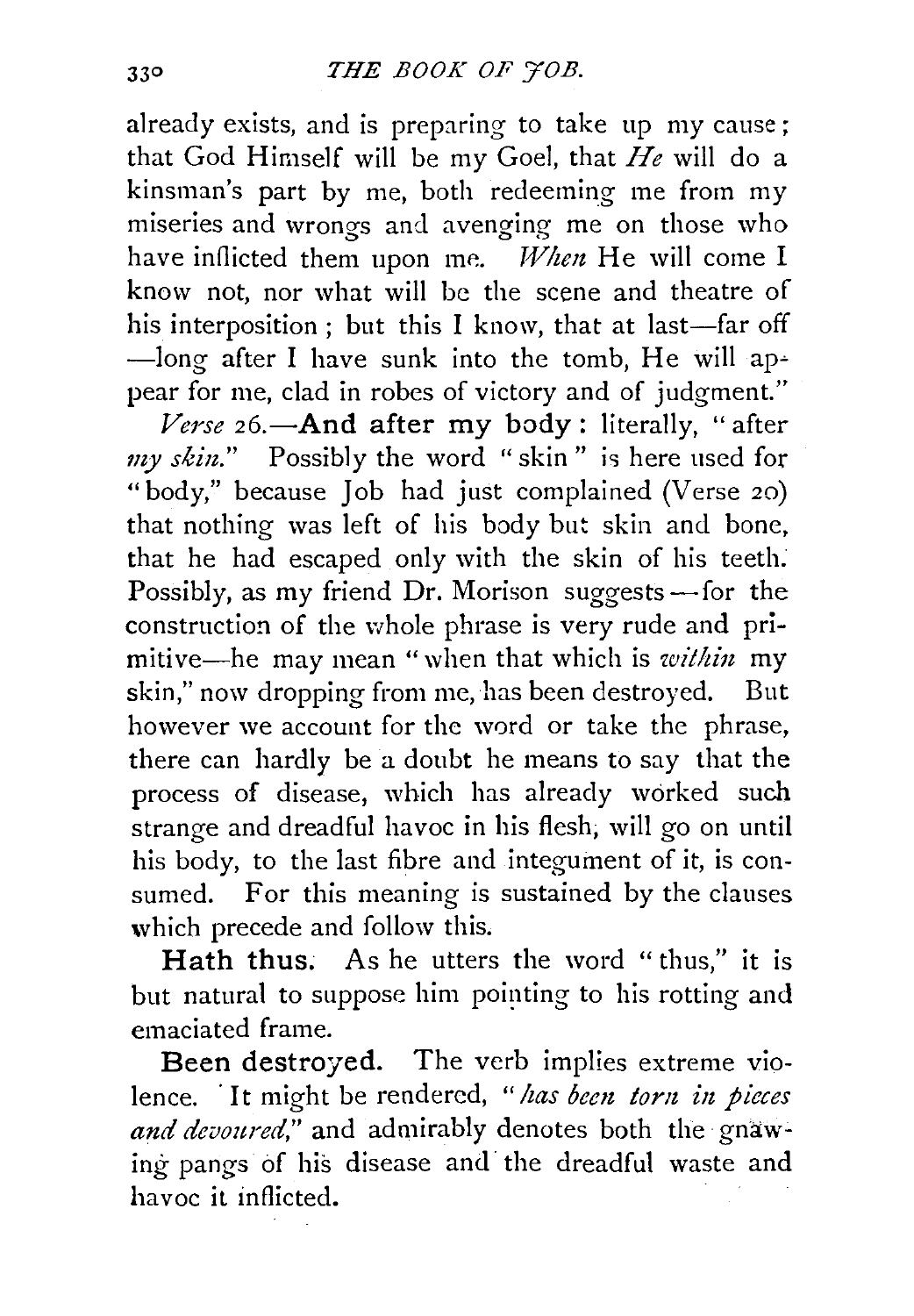Taking the phrase, "*And after my body hath thus been destroyed,"* as a whole, there really seems no room to doubt that Job fully expected a speedy death, fully expected, therefore, that his deliverance would not take place till after his death. The conclusion is put, one should think, wholly beyond question when we combine with this phrase the final clause of the previous Verse, *"And he shall stand at last over this dust."*  And yet there are scholars who gravely maintain these phrases to mean no more than that Job believed he should be *reduced to a mere skeleton* before God appeared to save and clear him, that his rehabilitation would therefore take place in this present life ! If he meant no more than that, he lns surely taken the strangest way of conveying his meaning. A man whose body. is torn to pieces, devoured, destroyed, reduced to dust, *should* be dead, if words have any force or significance. And, moreover, if Job only intended to predict an occurrence so common as the restoration of life, health, and wealth, to one emaciated by disease and broken by misfortune, why does he introduce his prediction with such an amazing pomp and emphasis ? \Vhy speak as though he had lit on some grand discovery so invaluable and transcendent that it deserved to be written in the State Chronicle and cut deep in the Rock for ever ? The whole tone, no less than the express words, of the Inscription demand a far larger interpretation than this.

Yet from my flesh. Another ambiguity, and possibly another studied ambiguity, meets us here. For the Hebrew word translated variously "from," "in," "out of," "without," my flesh—"from" being the literal translation-may be taken, and indeed is taken, in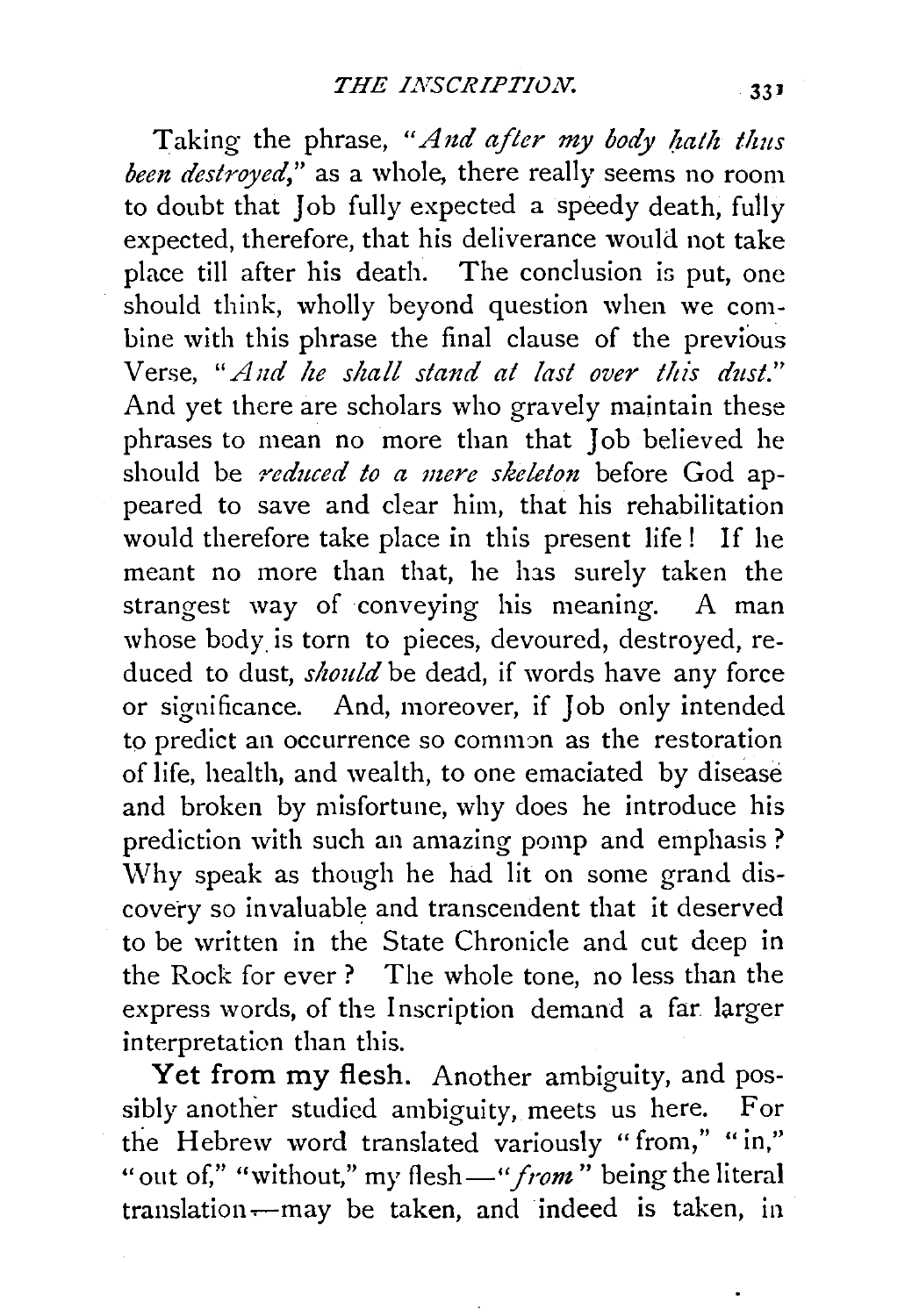either of two senses. (1) Many take it, not wholly without reason, as equivalent to "  $in$  my flesh." They regard the body as the place out of which Job is to look when he sees God. For them the phrase means, *"Looking out from* my flesh." (2) Others take it as equivalent to "free from," "stript of," "outside," my flesh. Unclothed by this body, or by any body, I shall look for and find my Goel. Thus Ewald renders it, " und *ohne* mein Fleisch;" and Heiligstedt, " sine carne mea."<sup>1</sup> In the first case, Job counts on a restored physical life, a new body; and in the second, he expects a spiritual vision of God. And though the other conclusion is supported by some weighty authorities, I cannot but think that the latter of these two, a spiritual vision, agrees better than the first with the whole tone and movement of his thought. For, obviously, he is expecting a Divine ·Vindication of his integrity only after he lies in the dust; and it is not likely that, with this great hope suddenly invading his mind and taking instant but full possession of it, he would at once begin to speculate on whether or not, when he had shuffled off the loathsome coil in which he was entangled, he should be clothed upon with "flesh" in some new and higher form. Such a speculation would

<sup>1</sup> There is a striking illustration of the double sense which this word "from" bears, even in the English usage of it, in Shakespeare's *King Richard the Third*  (Act. iv. Scene 4). In the dialogue between the King and his brother's widow, Queen Elizabeth, the following passage of arms occurs :-

- K. Rich. Then know that *from* my soul I love thy daughter.
- *Q, Eliz.* My daughter's mother thinks it *with* her soul.
- .A: *Rich.* What do you think?
- Q. *Eliz.* That thou dost love my daughter *fiwn* thy soul : So *from* thy soul's love didst thou love her brothers; And from my heart's love I do thank thee for it.
- K. Rich. Be not so hasty to confound my meaning; I mean that *with* my soul I love thy daughter; And mean to make her queen of England.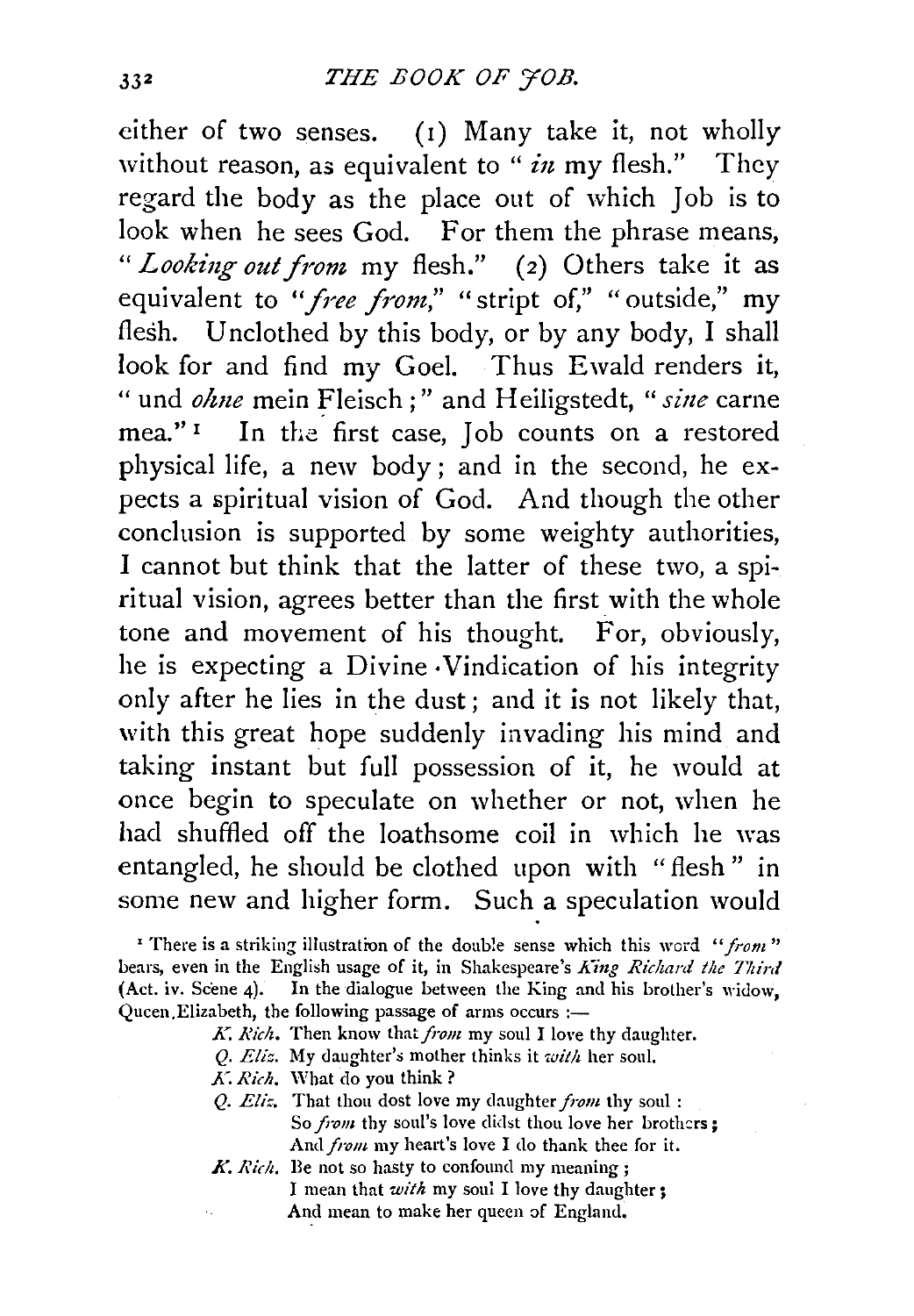have been well-nigh impossible at such a time. That Job, rising from his long agony, his long inquest, to a sudden recognition of a great light of hope burning behind the dark curtains of death, and so far streaming through them as to give him courage to sustain a burden otherwise intolerable, should instantly fall into a curious speculation about "in the body," or " out of the body," would be contrary to all the laws which, as experience proves, govern the human mind at a crisis such as that at which he had arrived. And, therefore, though, with the best Commentators, we understand him to be simply looking forward to some spiritual vision of the Divine justice and grace, we shall do well to retain some word as ambiguous as his own, and to conclude that as he neither knew when, or in what form, the great deliverance for which he hoped would be vouchsafed him, so also he neither knew nor curiously inquired *how,* in what form, it would find him when it came. All he knew was that, somehow, after his loathsome body had been destroyed, God would redeem him; but whether he would then be in a body or out of a body, he cannot tell and does not speculate. It will be after death. It will be in Hades, perhaps; but of the physical conditions of Hades he knows, and professes to know, nothing.

Shall I see God. No one short of God can be his Goel in the region on which he is about to enter. And as he *must see* his Goel-for what to him is any vindication of which he is unconscious ? and how can he be delivered without being sensible of it ?--he must see God.

Verse 27.—On this point he is absolute, recurring to it again and again even in this brief Inscription.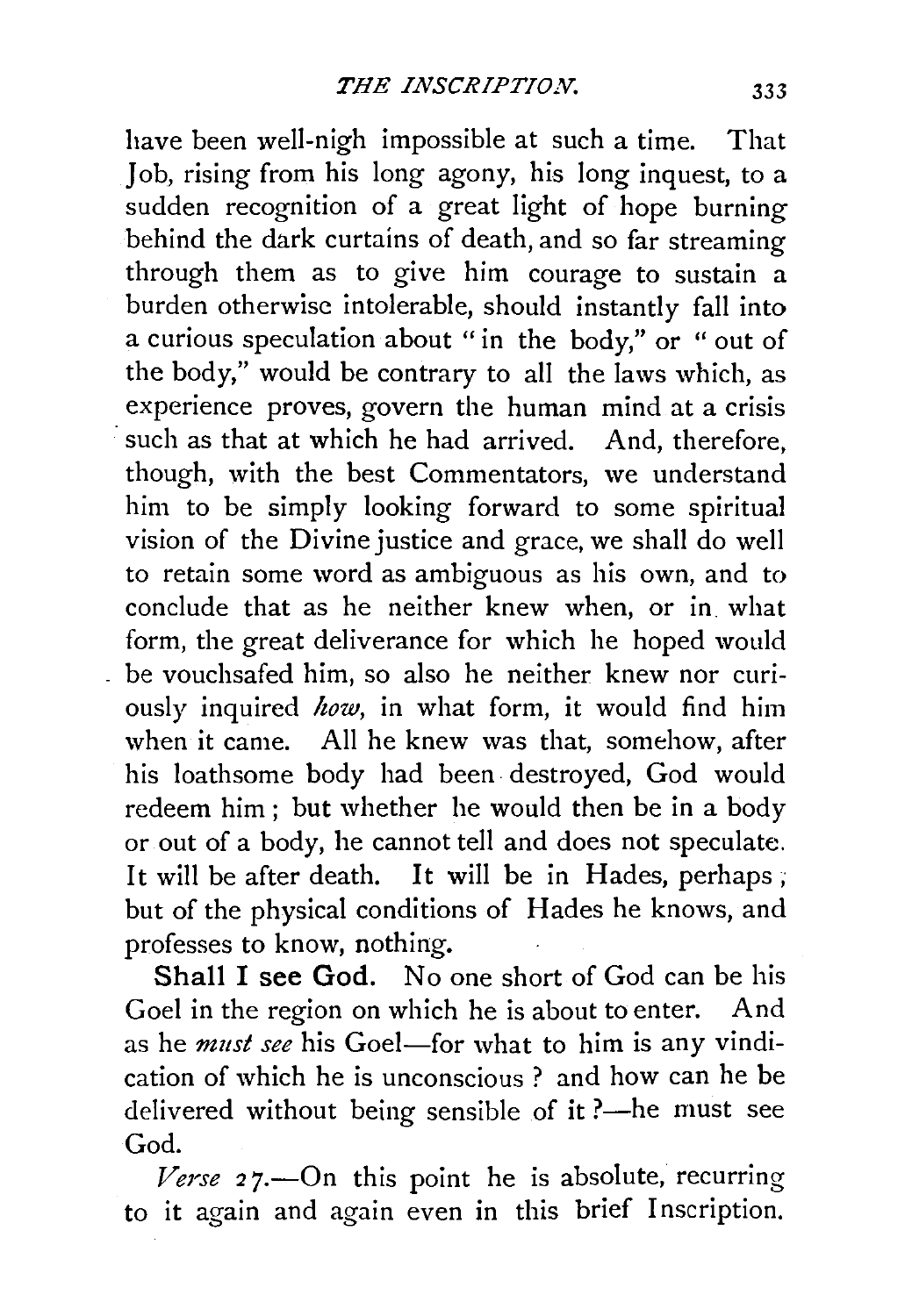As, for example, in the very next words. "Whom  $I$ shall see ; " and sec " for me," that is, *on my side,*  redressing the wrongs which He Himself has inflicted, and clearing the character which He Himself has brought under suspicion; no longer an Adversary, but a Champion; no longer *against* me, but *for* me.

So, once more, in the next clause of the Verse. And mine own eyes shall behold, not those of another: by which, of course, he does not mean to assert that *no one but himself* will be cognizant of his vindication; but that, come when it may, *he himself must be cognizant of it;* that, even though it should come when men account him dead, he shall be alive unto God and to the action of God on his behalf. There are men among us now-men surely not more unselfish and generous than Job, nor in any way of finer moral calibre-to whom "immortal life" means only "posthumous energy" and influence, who flatter themselves that they shall be content to die, and may even be said to live, if only the good they do lives after them. But such a life as that is no life to Job. *He* cannot be content with a posthumous vindication of which he is to know nothing. He must himself be there to behold and share the triumph of his Divine Goel. That others behold it is not enough. Half, if not all, the pathos of his words springs indeed from this intense and passionate regard for his character, his righteousness. He cleaves to it, and will not let it go, though all the winds and storms of Heaven beat upon him. His one thought, repeated in many forms, is, $-$ 

> The good I stand on is my truth and honesty ; If these should fail, I, with mine enemies, Will triumph o'er my person, which I weigh not, Being of those virtues vacant.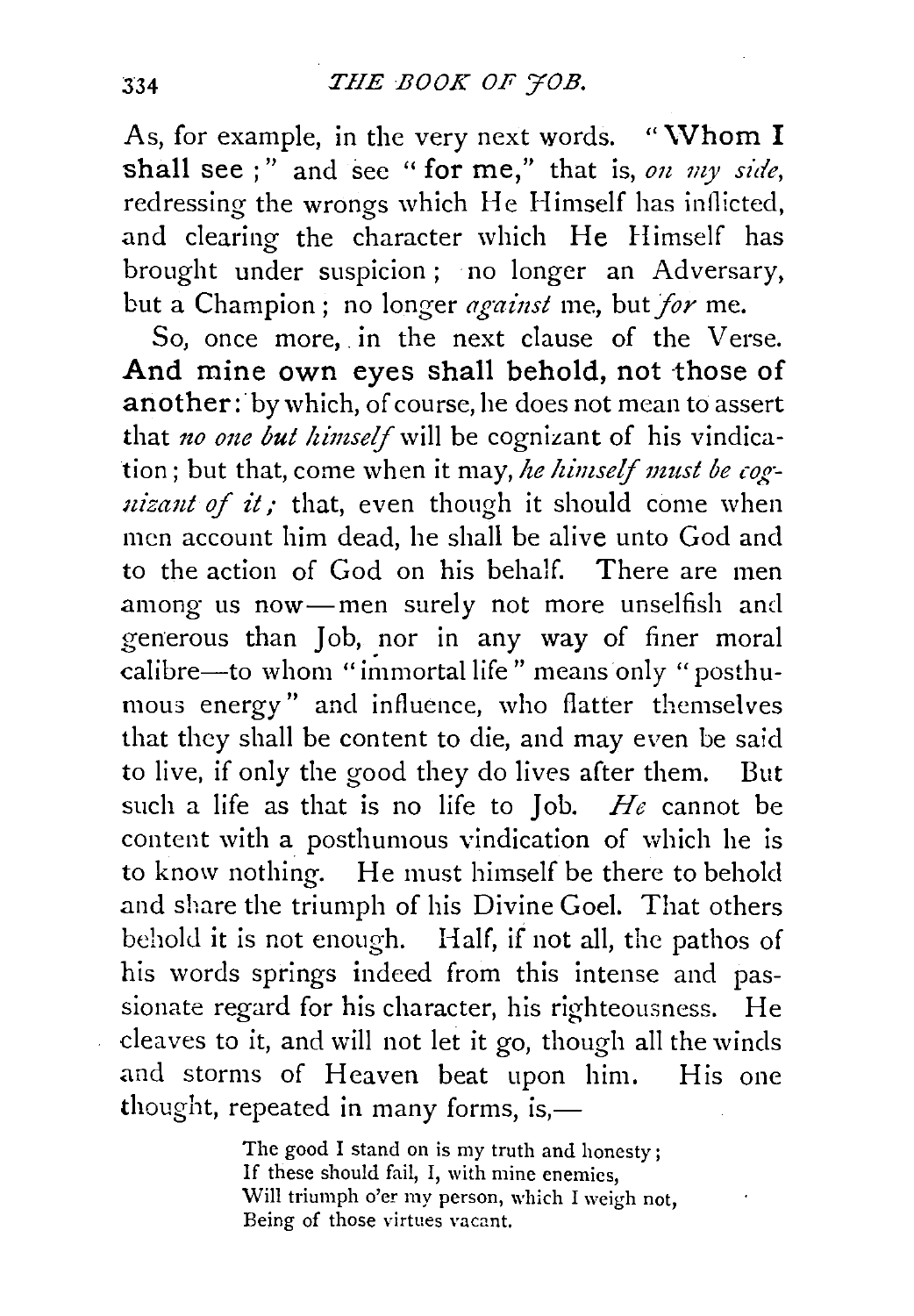But if this supreme good is not to fail him, if. his truth and honesty-his integrity to Heaven-are to be vin-.dicated, then he feels that the vindication will not be complete unless he, in his own person, is present to witness and rejoice in it.

It seems like trifling to come down from this high passion and flight of a much-tormented human spirit to observe that no sinister inference, no logical or dogmatic inference of any kind, can be fairly drawn from Job's use of the word *"eyes."* It *would* be trifling if some grave and learned Commentators had not seriously inferred from it nothing less than—the resurrection of the body! Job cannot mean, they argue, that he is to be redeemed in the world of spirits; for he is to see his Redeemer with his own. eyes ; and how can he have eyes unless he has a body ? Hath not a spirit eyes, then? or, rather, do we ever conceive of one without ? Has not God Himself, the great pure Spirit, eyes? or do not we, and the Hebrew prophets, and the Christian apostles, constantly speak of Him as having larger and keener eyes than ours, *i.e.*, keener and swifter perceptions ? How *can* men study a poem so prosaically! How can even these dogmatic Dryasdusts so far forget the inevitable limitations of human language and · thought as to make it necessary to remind them that the misuse of so common a figure of speech proves nothing except the blindness of those who misapprehend it!

For that, or, *for this,* my reins pine away within me. *My reins*, or, as we should say, "my heart:" "the reins" being with the Hebrews the seat of passion and yearning affection, as " the heart " is with us. It need hardly .be added that what Job's heart pines for is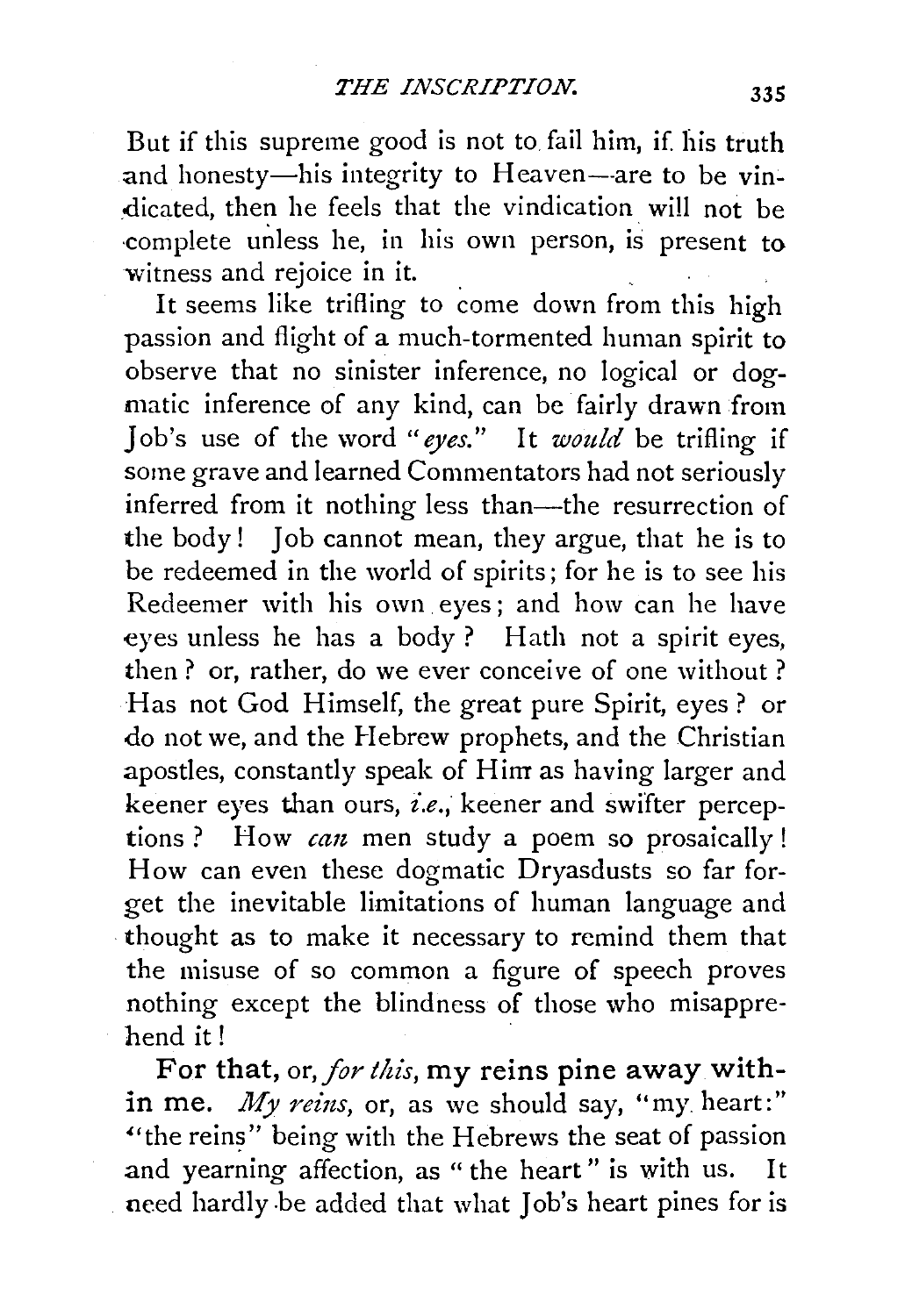the coming of that Divine Epiphany which he has been foretelling, that glorious appearing of the great God his Saviour. His very hope was a new element of agitation and disturbance. He was to *see* his Goel ; as yet he could only *hope* for his advent. And as hope deferred maketh sick the heart of man, we need not be surprised to find him, even after he has risen to this great height of faith, sinking back again into pining heart-sickness and despair.

The last two Verses of the Chapter, *Verses* 28, 29, are not part of the Inscription, although they complete both the figure and the sense of it. In relation to himself Job had thought of the Goel as a Redeemer ; but he now turns on the Friends who " persecuted " him with their unfounded charges and insulting suspicions, and warns them that if they persist in their hostility, He who appears to deliver him will also appear to judge them, and to smite them with the sword of the Avenger.

II. This is the exegesis of this memorable Inscription -an exegesis to which I believe most of our living Hebrew scholars would, on the whole, assent. But now that we have arrived at the meaning of its several parts, we must address ourselves to the still more difficult and weighty task of fixing on that interpretation of the whole passage to which they most clearly point -a task in the course of which we shall be obliged to retread much of the ground we have already traversed.

What *is* the ruling Interpretation of this great passage, then? Put briefly, I would venture to state it thus: *<i>Job is profoundly convinced of a retributive life to come.* He is fully and unalterably persuaded that,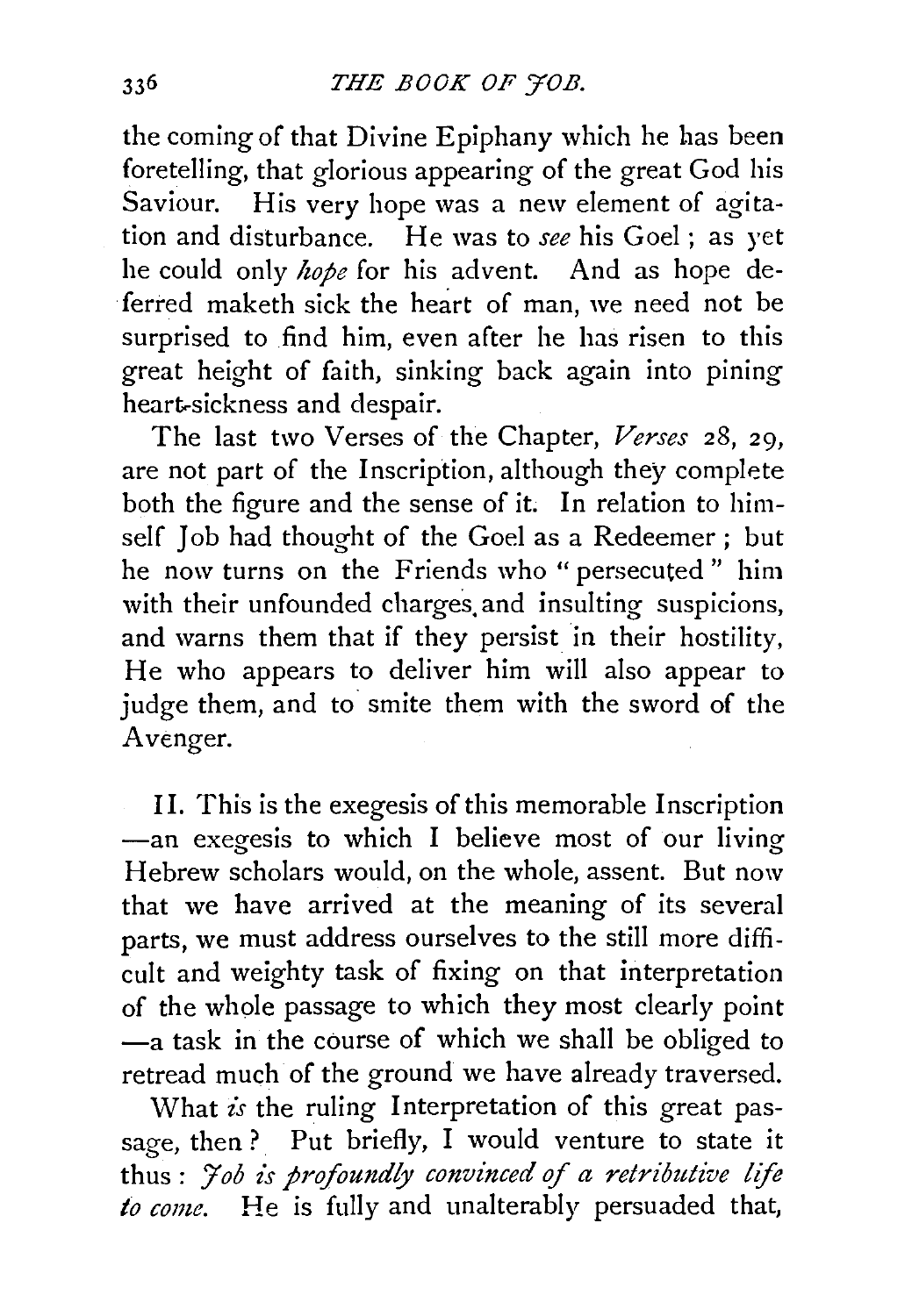after his death, God will appear to redeem and avenge him; but *when* God will appear, and *how,* he neither knows nor speculates. *That,* probably, is the most reasonable interpretation to put on the words we have so closely examined, neither going beyond their obvious significance nor falling short of it. But as there are able and learned men who insist on seeing more in them than this, or refuse to see so much, we must, if possible, bring our Interpretation to some clear and decisive test.

It will be admitted, I think, that the fairest and most decisive test open to us is this: Does, or does not, this interpretation fall in with the general current of Job's thoughts and hopes in so far as we have already discovered them ? Is, or is not, this passage, so read, the natural sequence and climax of the convictions and beliefs he has already expressed ? Do, or do not, many of the lines of thought we have already traced in the Poem fairly lead up to it? In my exegesis of this passage I have already shewn incidently that our Interpretation fairly meets even this severe and conclusive test. I have pointed out that Job's Inscription only carries to a higher power, and conveys in a clearer way, thoughts and convictions to which he had previously given utterance. But, to make the argument complete, I must touch upon some of these points again, and add to them a new series of similar proofs.

I find, then, no less than six lines of thought in the previous Chapters of the Poem which run up into and are harmonized and combined in the passage before us.

I. There is his general conviction that, though for a while, and for purposes which he cannot fathom, God may seem to be his enemy, nevertheless, as he had VOL, VII.  $22$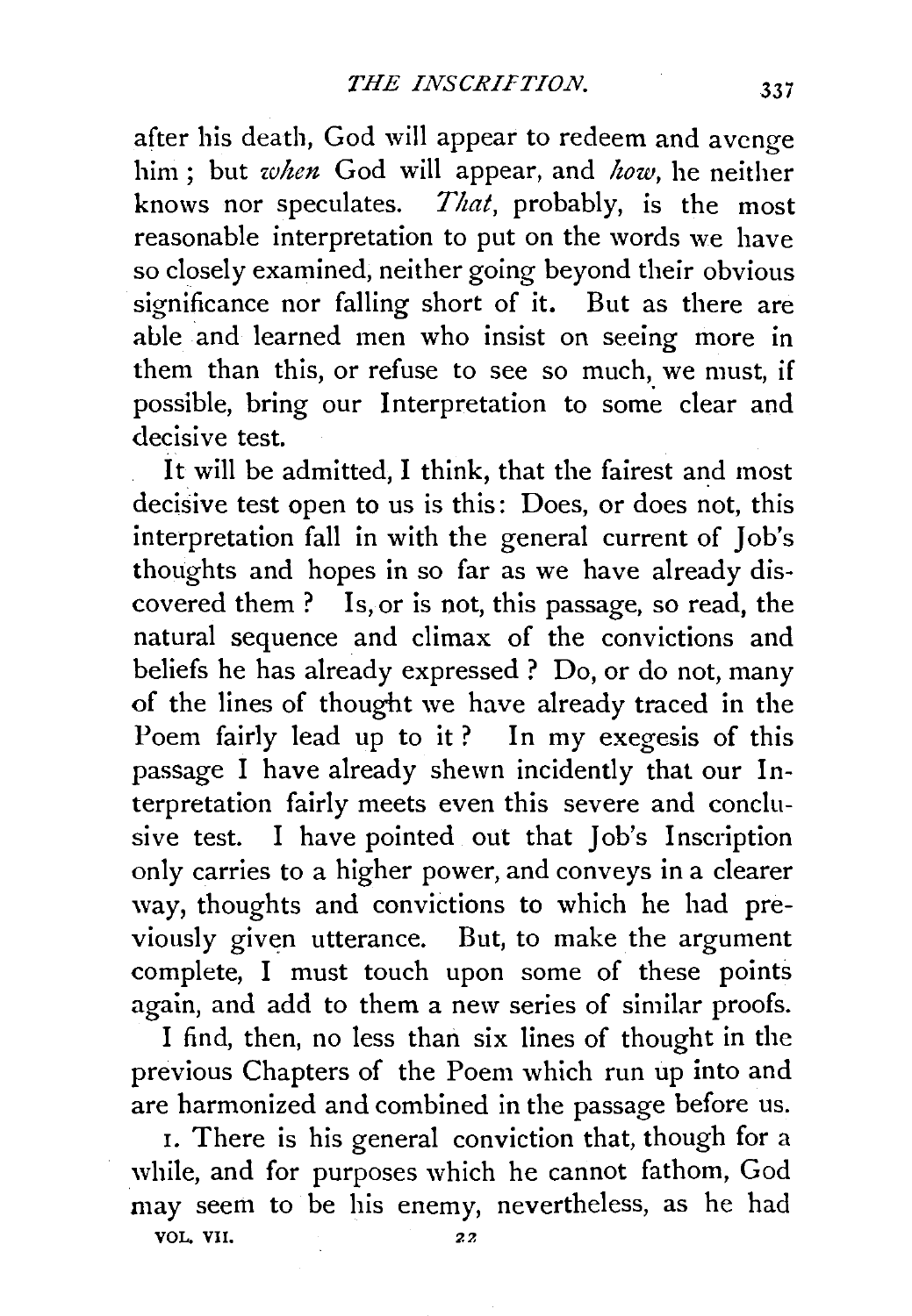done nothing to offend and alienate Him, it was impossible that God could be really alienated from him, impossible that He should not be his Friend. This, as we have seen again and again, was the conviction by which Job was sustained throughout his long and weary controversy with " the men of his counsel," and to which, though he may lose sight of it for a time, he recurs with an added force. He had long since lost confidence in the doctrine he once held, and which the Friends still urge upon him, that, in this life, every man receives his due. *That,* since it is contradicted by the most intimate facts of his own experience, is no longer credible to him. But he has not, therefore, lost confidence in the justice of God: he is simply driven to the persuasion that the Divine Justice is of a larger scope than he had hitherto conceived; that it covers a wider space and demands longer periods for its full development, periods which stretch beyond the narrow span of mortality. He does not, and he will not, believe that

> We shall be winnowed with so rough a wind That even our corn shall seem as light as chaff, And good from bad find no partition.

He is sure that they must find partition, so sure that, since the winds of time *are* so rough as to make many a man's corn seem light as chaff, he can only believe that we shall pass beyond the winds of time into some more equal atmosphere, in which the good will be separated from the bad and the corn be gathered into the garner of God. And what, after all, is his Inscription but a still clearer and weightier statement of this abiding conviction of his heart ?

*2.* This conviction has already taken many forms. Thus, for example, while studying his appeal in Chapter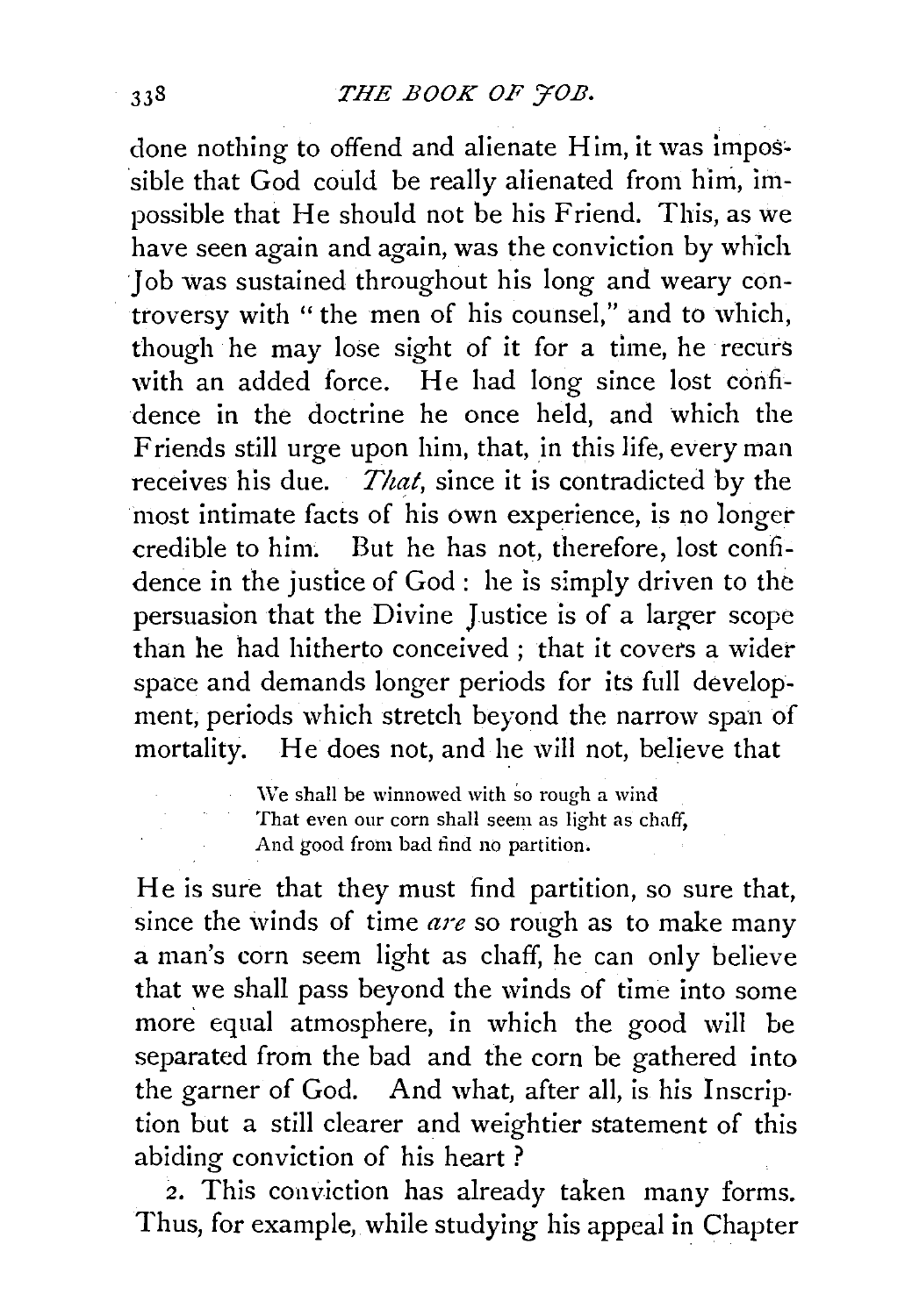xvi. I 8, "0 Earth, cover not my blood!" we saw that, while formally calling on the earth to attest his inno-•cence, it is really God to whom he appeals, and even *to*  God *against* God. It is God who has shed his blood (Chap. xvi. 13), and yet Job is so sure of his justice as to believe that He will avenge the very blood which He has shed. And is there any very great and sudden leap from this conviction that God would not permit his blood to cry to Him in vain, to the conviction that, whenever God appeared to answer that cry, he, Job, should be there to see it? Is not the Inscription, after all, but the natural sequence and climax of the persua'- ·sion which found an earlier expression in this pathetic .appeal?

3. This same general conviction of the Divine Justice, and of its inevitable manifestation in the life and lot of man, rises to a still bolder utterance in Chapter xvi. 2 I, where Job demands and entreats nothing less than that God would justify him against God Himself, .against the wrongs which He Himself had done him, .as well as against the suspicions and misconstructions of his fellows. And with this indomitable persuasion of a Justice in heaven so pure that it would even listen and respond to an appeal against itself, is it any wonder .that Job was led on by it to the yet more definite per suasion that, if the response to that appeal were not vouchsafed within the bounds and coasts of time, it ·would be vouchsafed beyond them ? Is not the one a matural and logical inference from the other ?

4· Even so early as in his first reply to Bildad {Chap. x. 7), the man of Uz could assert his innocence, .and God's knowledge of it, to God's face; he could say, ·" *Thou. knowest I am.. 1zot guilty,* though Thou hast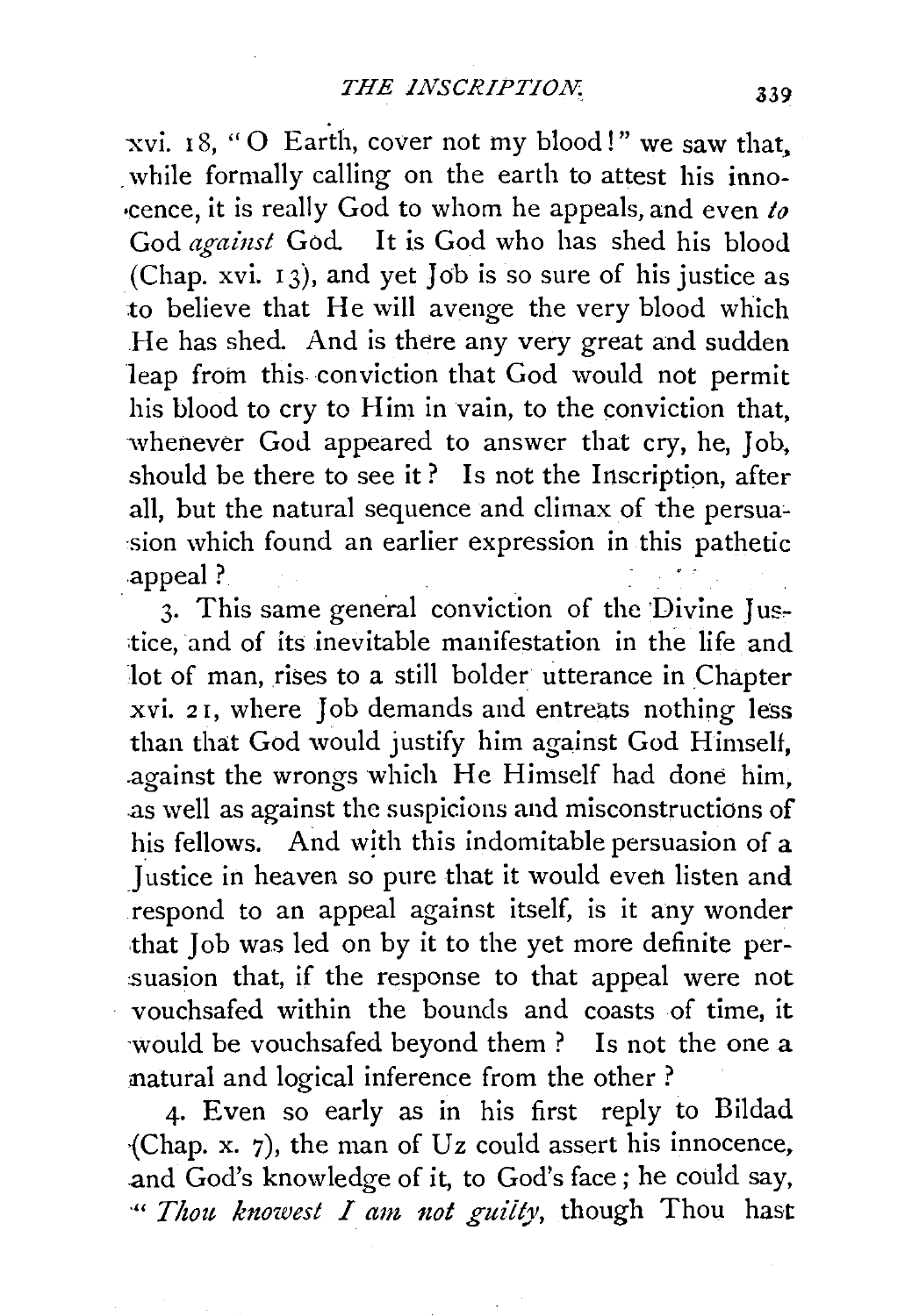searched for my fault and made inquisition for my sin." And in his very next speech (Chap. xiii. 15-19) he repeats this assertion in a more elaborate form  $:-A$ sinner would not dare to come before God, whereas he longs for nothing so much ; he is sure that he has right on his side ; that, if only he could reach the Divine Presence, his innocence would be patent, and need no proof: if he believed that any man could justly allege aught against him, he would die of very shame. In short, as he shews in every word he utters, he is as fully convinced of his own innocence as he is of the justice of God. And if God be just, and man be innocent, must not God justify man,-redress his wrongs, release him from his sufferings, and grant him a clear and happy issue out of all his trials ?

5· Another, and yet a similar, line of thought leads to the same conclusion. In Chapter ix. 32-35 Job gives vent to his longing for an Umpire, a Daysman. an Arbiter capable of bringing him and God together in judgment, and of enforcing his decision even on the Almighty. And what this prophetic yearning really implied was, as we saw, a craving for a humanized God, God in a human form; *God,* that He might have power with God; and *man*, that Job may not be overawed by dread of Him. In Chapter xvi. 21 he demands that this Umpire should be both his Judge and his Advocate, both pleading and deciding for him. In Verse 19 of the same Chapter he affirms that this Umpire and Judge is already his Witness ; that God is testifying to him in heaven even while he is afflicting him on earth. And in Verse 3 of the next Chapter he begs God to be his Surety, surety with Himself, until the cause shall come on for trial and decision. Now,  $\mathbb{I}$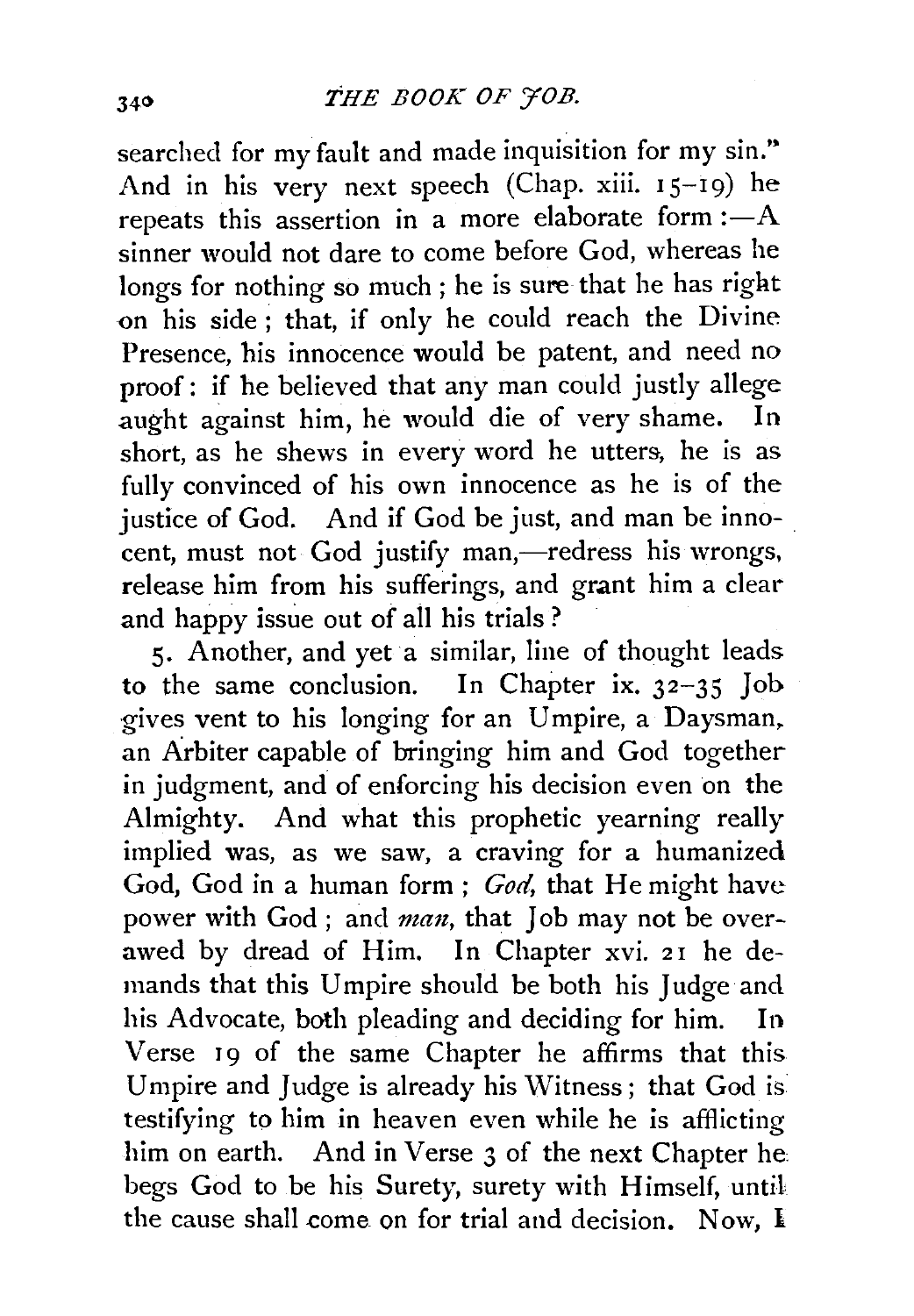do not see how any one who has observed how many and what auspicious forms God has already taken in the mind of Job can wonder to find Him taking still another and a still more gracious form. It is natural, if not inevitable, that He who has already appeared as Umpire, Judge, Advocate, Witness, Sponsor, should also appear as *Goel, i.e.*, as Redeemer and Avenger: for to what end should God judge his cause, to what end should He advocate it, and testify to it, and go bail for him until it was tried, if He were not also to execute the sentence by which his wrongs would be redressed and his adversaries punished and defeated ?

6. That Job should anticipate that his Redemption and Vindication would be deferred till he had passed, through the gate and avenue of death, into the dim Hadean Kingdom whose physical conditions were unknown to him, and whose *moral* conditions had hitherto been at the best but dimly seen; that he should therefore acknowledge the date and mode of his trial and acquittal to be hidden from him, while yet he was sure that he should be both acquitted and avenged, is in the most perfect accord with another line of thought along which he has led us again and again. One of the earliest and clearest expressions of it may be found in the prayer of Chapter xiv.  $13-15$ . In that prayer he beseeches God to hide him in Hades, hide him with loving care as something too precious to be lost; until the day of wrath be past; he beseeches Him to fix a term beyond which He would not suffer· his faithful servant to be wronged and tormented. If He would but do that, Job would stand, like a sentinel, at his post on earth until he fell at it, and then stand at his post in Hades, however long and hard the term might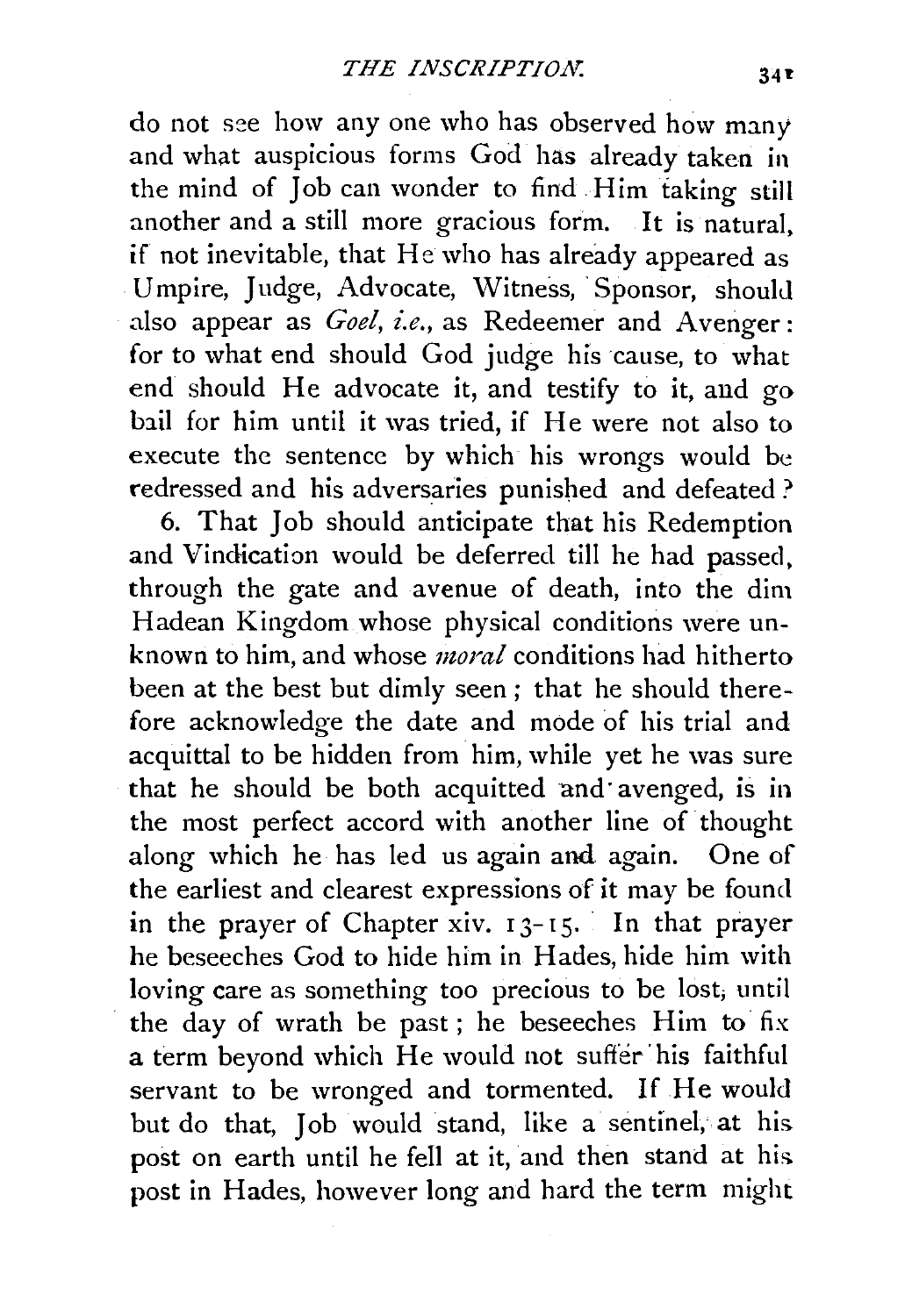be, until it pleased God to discharge and release him. This strain is resumed in Chapter xvii.  $11-16$ , and the: hope of a life beyond the grave is yet more elaboratelywrought out. He is sure that God *will* appear for him, but *when* he knows not. He no longer anticipates that it will be in this life, for "his breath is spent, his days are extinct;" but he will carry his hope dowa into the grave with him. Beyond " that bourn," since: not before he passes it, God will vindicate him. He will find rest and a home in Hades ; and as, to reach. that unknown kingdom, he must needs go through the grave, he is already familiarizing himself with it, crying to corruption, "Thou art my father!" "My mother, and my sister!" to' the worm. Released by the stroke of death — whose sword ennobles while it smites — from this hindering mortality, he hopes, he believes, he is. sure, that in his spirit he shall see God, and find in• Him both a Judge and a Friend. And it is simply *this·*  conception carried to a higher degree of clearness and certainty that lends weight and force to his Inscription. A judgment in Hades, in which the Judge will shew Himself his Friend, in which all the tangled skein of his life will be unravelled by wise and kindly hands, and the insoluble problem of his strange and self-contradicting experience will at last be solved,  $-$  *this* is. what Job still looks for on that happy day when he shall see God for himself, and find his *Goel* in that Almighty Deliverer. Just as Abraham, Isaac, and Jacob, through having no inheritance in the promised land, were led to look for a better country, even a heavenly ; so Job, by being denied justice in this world, is driven to look for a better and more heavenly world, even that which is to come.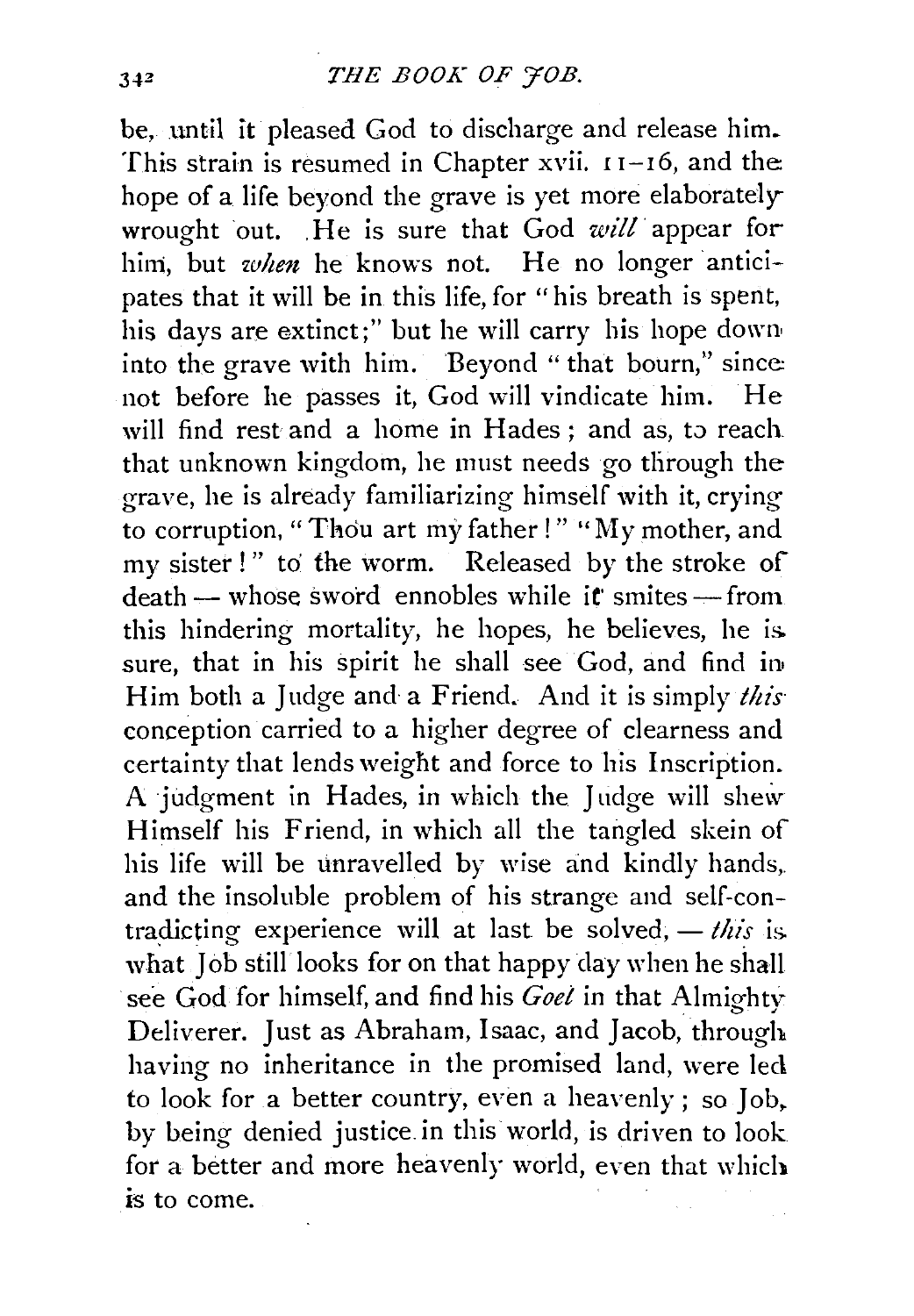All the main lines of thought which we have already found in this Poem, then, run up easily and naturally into this noble and unique passage. · lf it rises like a lofty summit from the ordinary level of Job's thoughts, it nevertheless does not stand alone ; it is but the crowning summit in a long chain of peaks to which their curves attract and conduct our eyes.

But, despite all these arguments, because they do not see them or because they do not feel their force, there are those who insist on seeing in this passage *more*  than it fairly contains. They *will* find in it the Christian doctrine of the resurrection of the body, as well as the assurance of a future retributive life. All that I can allege in favour of their interpretation is that it is graced by ancient authority. The Targum, for example, renders the passage thus: "I know that my Redeemer liveth; and hereafter his redemption will arise (become a reality) over the dust (into which I shall be dissolved): and *after my skin is again made whole* this will happen : and *from my flesh* I shall again behold God." But not to insist on the fact that even the more critical ancient authorities pronounce against this inter, pretation, and that almost the whole critical school of modern times utterly rejects it, I will only remark that it is a patent anachronism, that it carries a distinctively Christian doctrine back to a period long anterior to that at which, by his resurrection from the dead, Christ brought life and immortality to light ; and that a physical, or a metaphysical, speculation such as this would have been in Job is utterly alien to the tone and movement of his thoughts. And I will only ask those who cleave to it in the teeth of evidence to bear in mind that,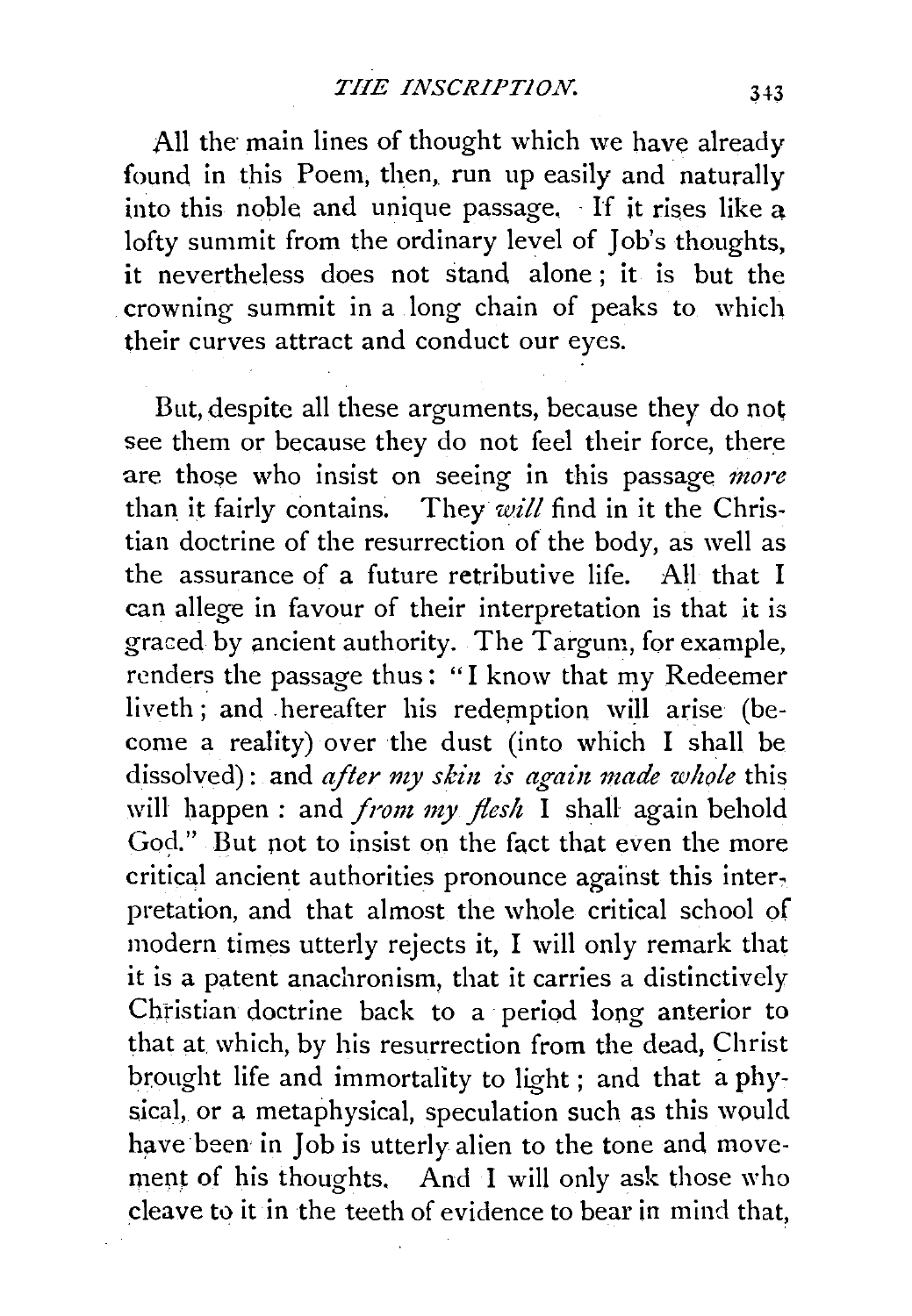by snatching at arguments for Christian doctrine which they themselves must confess to be dubious and opposed to the weight of critical authority, they do but shew their want of faith in it, instead of, as they intend, their faith. A doctrine which can stand on its own proper evidence, as the doctrine of the resurrection of the dead can very certainly do; does not need to be buttressed up by arguments which are widely disputed and condemned. To resort to such arguments is only, in effect, to render it as doubtful as the arguments themselves. Those who *will* adduce them can hardly be so sure of it as they profess to be.

But if there are some who will see more in this passage than it fairly contains, there are others who see *less.* A few learned and devout scholars, whose verdict is entitled to the gravest respect, refuse to admit that Job here asserts his conviction of a life beyond the grave. Their great argument is :- That if  $\int$ ob had once risen to so noble and consolatory a conviction, it is incredible that he should afterwards have sunk into such depths of despair as we find him in; and that therefore they are compelled, however reluctantly, to conclude that he looked for nothing more than a future deliverance within the limits of the present life, on *this*  side the grave. Now I trust I have already shewn that Job's faith in a life beyond the grave finds expression, not in this Inscription alone, but in many other sentences of less, but still of great, weight ; that, in fact, it pervades the whole Poem. But there are other arguments against what seems to me the wholly inadequate interpretation maintained by the scholars and commentators to whom I have referred, which I beg to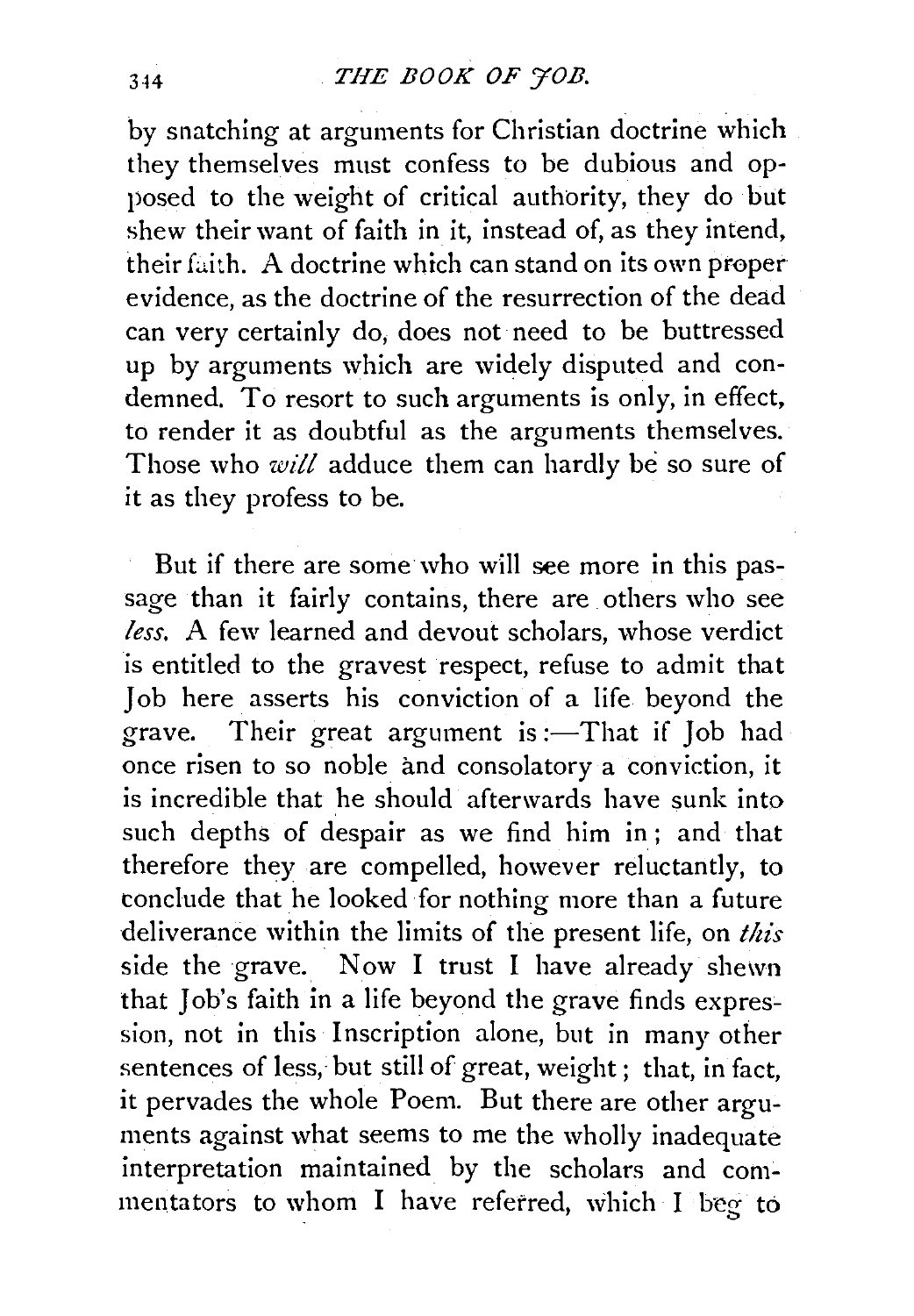submit to their consideration, and to that of as many as are disposed to agree with them.

1. If Job had no more to tell us than this, why does he introduce his Inscription with such extraordinary pomp? Health after sickness, wealth after ruinous loss, peace after trouble, are not such extraordinary vicissitudes as to demand that they should be inscribed in the State Chronicle or graven on the eternal Rock.

*2.* It is questionable whether Job *does* afterwards fall into such utter despair as this hypothesis assumes. I suspect we shall find, as we study the subsequent Chapters of this Poem, that, from this point onward, the inevitable reactions from hope to despair constantly grow less forcible and marked.

3· And even if Job does, again and again, sink into despair, how is that to be reconciled with the fact of his being firmly persuaded that, within a few weeks or months, he was to be reinstated in health and wealth, name and fame, any more than with the fact of his being fully convinced that he should be redeemed and justified beyond the grave ? The *uearer* hope should surely have been the more consolatory and sustaining.

4· The. interpretation is, so far as I can see, alien to the whole tone of Job's mind as disclosed in the Poem. He had now reached a point at which he despaired of life. The foul leprosy which was devouring him limb by limb had already brought him to the borders of the grave; and more fatal even than the pangs of disease must have been the agony of his distracted mind and lacerated heart.

> He cannot long hold out these pangs ; The incessant care and labour of his mind Hath wrought the mure, that should confine it in, So thin, that life looks through and will break out.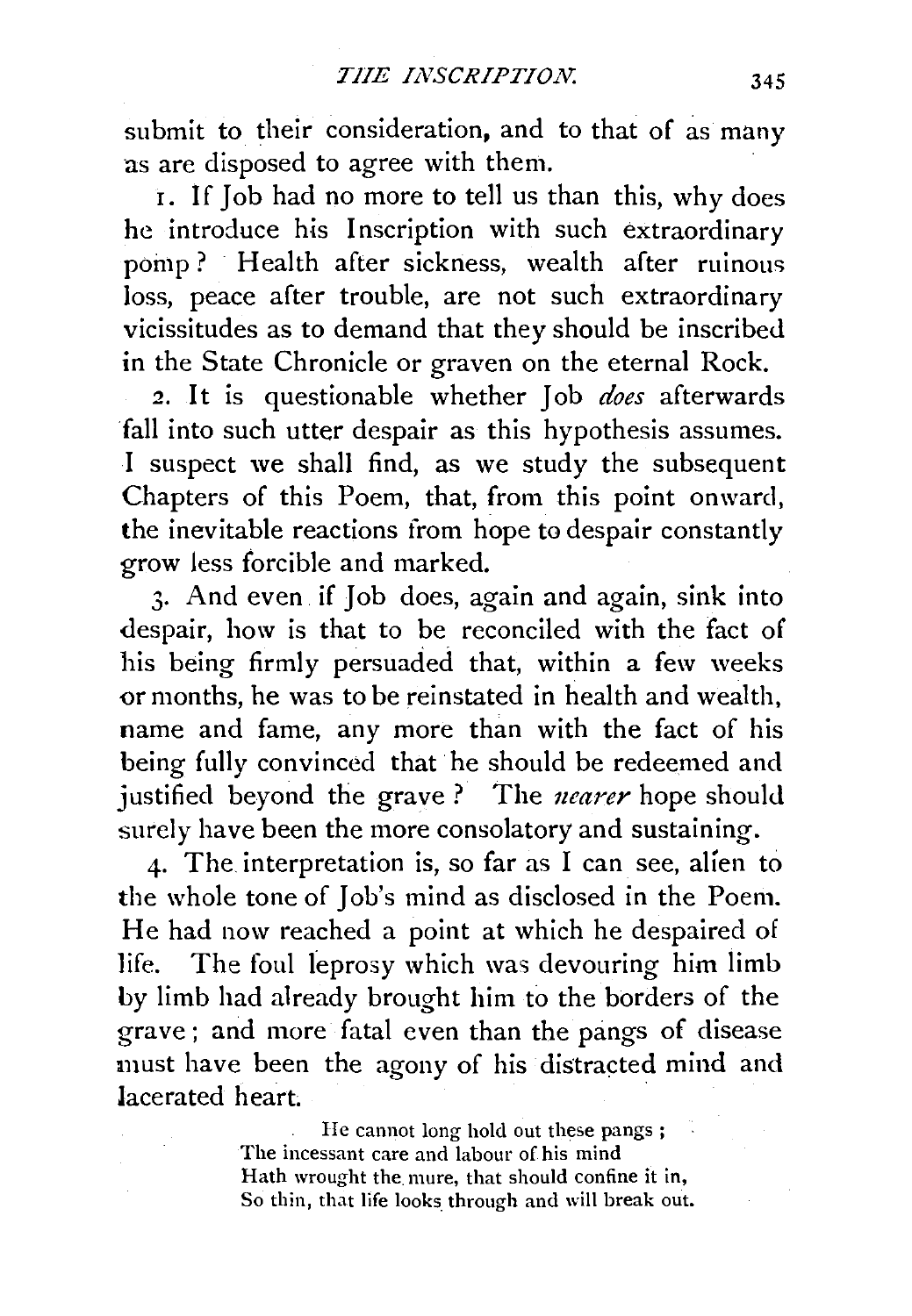And why should he care to keep it in? Life had grown loathsome and abhorrent to him, and that for sadder reasons, and reasons of more weight, than even the fatal progress of his foul disease. He had discovered that he could not trust even those whom he loved best, and who had seemed to love him best. · \Vife, brothers, friends, clan, servants,-all had failed him. So sad and strange, so almost unparalleled, was. his doom, that not even one heart seems to have been quite true to him. What, then, had life to offer him. however bright and favourable its conditions ? Health to live in a world so overcast, wealth to lavish on those who had abandoned and betrayed him,—were these  $a$ . boon so great that he should crave to have it inscribed in ineffaceable characters on. an imperishable monument?

5. If it is easy for us, sitting placidly in our easy chairs, to determine that great convictions and inspir~ ing hopes, once reached, can never be forgotten, that a man once possessed of them does not so relax his hold of them as to fall back into the despair from which they rescued him, none who have gone through the· agonies of loss, public reprobation, bereavement, and the gnawing pangs of a fatal and loathsome disease, will be quite so sure of that. *We* believe, and are persuaded, that God's will concerning us is always a good and perfect will ; but when that Will means loss of health to us, or loss of reputation, or loss of wealthwhich, oh, shame on our manhood and our faith! we call "ruin"-are we instantly and invariably content. with it? We believe, and are persuaded, on better and larger grounds than Job, that to be absent from the body is to be present with the Lord; but when wife, or